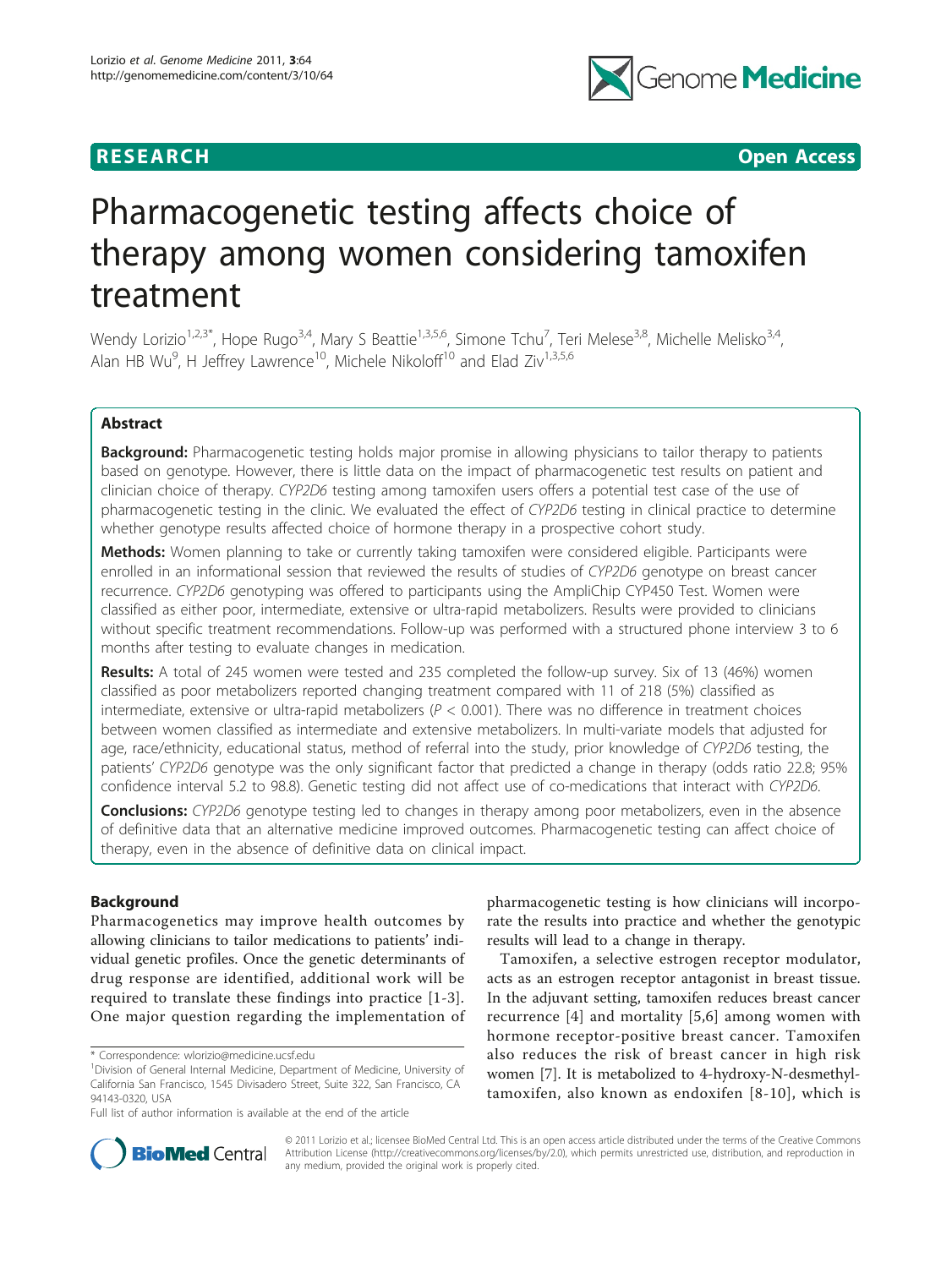considered the primary pharmacologically active metabolite of tamoxifen [[9-11\]](#page-10-0). Cytochrome P450 2D6 enzyme (CYP2D6) is the rate-limiting enzyme that converts N-desmethyl-tamoxifen into endoxifen [[10,12](#page-10-0),[13](#page-10-0)].

The CYP2D6 gene is highly polymorphic and has several alleles that decrease or completely abolish its enzymatic activity. Several studies suggest that breast cancer patients on tamoxifen with a 'poor metabolizer' phenotype (two inactive alleles) [\[11,14](#page-10-0)-[18](#page-10-0)] or with two alleles with reduced enzymatic activity [[16](#page-10-0),[19](#page-10-0)-[24\]](#page-10-0) have a higher rate of breast cancer recurrence compared to patients with other phenotypes. Recent retrospective analyses from two large randomized trials comparing tamoxifen with aromatase inhibition as treatment for early stage breast cancer in post-menopausal women demonstrated no impact of CYP2D6 genotype on outcome [[25,26\]](#page-10-0). Nonetheless, the impact of genotype on the effectiveness of tamoxifen remains uncertain [\[11,13-23,27,28\]](#page-10-0).

Although there is considerable controversy regarding the predictiveness of CYP2D6 genotypes on outcomes, there are alternatives to tamoxifen treatment. Aromatase inhibitors (AIs) are considered more effective at reducing breast cancer recurrence than tamoxifen alone in post-menopausal women with hormone receptor-positive breast cancer [[29-33](#page-10-0)], although no impact has been demonstrated on mortality. In pre-menopausal women with early stage hormone receptor-positive breast cancer, tamoxifen with or without ovarian suppression (OS) remains the preferred treatment for standard adjuvant therapy since no current data demonstrate improved outcomes of pre-menopausal women on AIs plus OS [[34](#page-10-0),[35](#page-10-0)]. However, OS alone or with AIs in pre-menopausal women may be considered an alternative in premenopausal women who do not tolerate tamoxifen [[35-37\]](#page-10-0). Therefore, CYP2D6 testing may be considered a useful test case of the use of pharmacogenetic testing in the clinic since there are alternative treatments.

We prospectively evaluated the effect of CYP2D6 testing in clinical practice and the impact of providing genotype to practitioners and patients in a prospective cohort study. Specifically, we recruited women who had recently started or were considered candidates to start tamoxifen. They were offered CYP2D6 genotype testing and results were sent to the participant's clinician. We then followed women who underwent testing to determine whether the genotypes affected choice of therapy.

# Materials and methods

#### Study population

Potential participants included women who were currently on tamoxifen or who were considered candidates for tamoxifen, either for treatment or prevention of breast cancer. Patients were recruited by physician referral or after receiving a contact letter sent to all patients Page 2 of 12

from the University of California San Francisco (UCSF) Breast Oncology Clinic who met eligibility criteria. Participants were excluded if they could not give informed consent or could not participate in the educational session due to limited English proficiency. Recruitment took place between March 2008 and May 2010. Most of the women, 222, were referred to the study from physicians' offices. Of these, 15 (7%) did not agree to participate, leaving 207 (93%) referred women who consented to the study. Another 194 women were contacted by letter. Of those, 102 (52%) did not respond, 54 (28%) said they were not interested ( $n = 34$ ) or not on tamoxifen  $(n = 20)$ , leaving 38 (20%) women who were recruited by letter. Thus, a total of 245 women consented to participate in this study. The institutional review board at UCSF approved the study and all women provided written informed consent at study entry.

#### Study protocol

Prior to attending the educational session, each participant was required to identify a referring physician. The referring physician received a short description of the study and agreed to receive the test result in order for the patient to be enrolled. After signing informed consent, the women participated in an educational session conducted by a study physician who used an oral and slideshow presentation to explain genetic testing in general. The study physician also showed slides that included both positive and negative studies regarding CYP2D6 genotype and breast cancer recurrence. The studies discussed included those published prior to March 2008 when recruitment began. The study physician explicitly told participants that genetic testing remains controversial in the medical literature and that additional studies of the utility of genetic testing on clinical outcome were underway. The presentation was approximately 30 to 45 minutes long, including 30 standardized slides and time for questions and discussion. Participants were asked to complete pre- and post-session questionnaires. CYP2D6 testing was offered to all participants at the end of the session (see laboratory protocols) and blood was obtained immediately after the educational component concluded. Results were released to the referring clinician 2 to 4 weeks after testing.

Follow-up was performed with a structured phone interview 3 to 6 months after test results were provided to physicians and patients to determine whether a change in medication occurred.

# Demographic, breast cancer risk factors and tamoxifen data collection

The pre- and post-educational session questionnaires collected the following information: demographics, past medical history, breast cancer history (including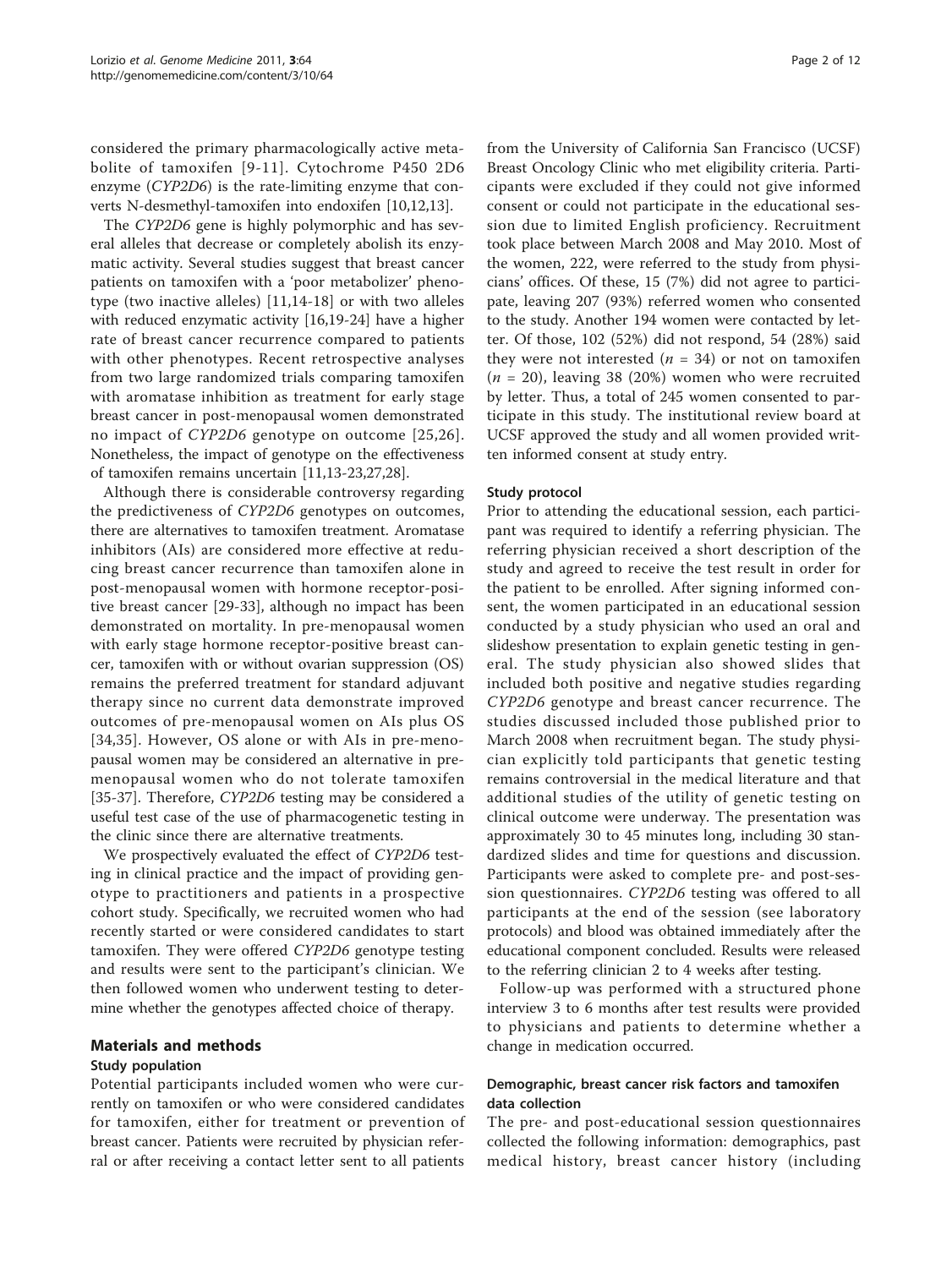pathology and prior treatment), tamoxifen use, other comedication use, knowledge of genetic testing, and attitudes towards uptaking new technology. Women were classified as pre-menopausal if they indicated having a menstrual period in the prior 3 months and no change in menstrual regularity in the prior year; they were considered post-menopausal if they had no vaginal bleeding (amenorrhea) for at least 6 months without other obvious pathological or physiological cause. Participants were asked if they were experiencing hot flashes, vaginal dryness, sleep problems and any other side effects from tamoxifen. The number, intensity, duration, and severity of hot flashes were reported in the questionnaire. Severity of each side effect was rated on a Likert scale with responses ranging from 1 (mild) to 5 (extremely severe).

# Laboratory procedures

If the participant agreed to testing, two 10 cc tubes of blood were drawn. One tube of blood was used for genomic DNA extraction that was performed at the UCSF Clinical Pharmacogenomics Laboratory. DNA was extracted from whole blood using the Qiagen QIAamp Blood DNA Kit (Frederick, MD, USA). After extraction, DNA was quantified and stored at -20°C. A second blood sample was collected in a serum separator tube and stored at -20°C to measure tamoxifen metabolites, especially endoxifen levels. Tamoxifen metabolite measurements were not reported to patients or clinicians since there were no clinical data on their use at the time the study was conceived and designed.

# CYP2D6 genotype

The analysis of CYP2D6 polymorphisms was performed at the UCSF Clinical Pharmacogenomics Laboratory, a Clinical Laboratory Improvement Amendments Act (CLIA)-certified laboratory, using the AmpliChip CYP450 Test (Roche Molecular Systems, Inc., Branchburg, NJ, USA). This test uses the Affymetrix microarray platform and screens for 27 different alleles of the CYP2D6 gene (including gene duplications and deletions) and 3 alleles of the CYP2C19 gene. The Ampli-Chip CYP450 Data Analysis Software was used to infer the genotype, and to predict the individual's CYP2D6 enzymatic activity. We classified subjects into four classes: ultra-rapid metabolizers (UMs), extensive metabolizers (EMs), intermediate metabolizers (IMs), and poor metabolizers (PMs). The test and assay conditions for this study followed the manufacturer's instructions [[38](#page-10-0)]. In approximately 1 to 2% of samples, the test results in a 'no genotype' call, presumably because of a rare variant not detected by the chip that interferes with the usual hybridization patterns. In every case of a 'no genotype' result from the AmpliChip, we repeated the assay at least once to confirm that the result could not be obtained.

#### Reporting of results

Clinicians were informed of test results, including the specific genotype and metabolizing status but no specific treatment recommendation was provided. Results were reported with the specific genotype (for example, \*1/\*4) and the interpretation of the enzymatic activity as classified by the AmpliChip CYP450 Test (for example, 'ultra-rapid metabolizer', 'extensive metabolizer', 'intermediate metabolizer', or 'poor metabolizer'). We used Table [2](#page-6-0) from the AmpliChip package insert for the assignment of ultra-rapid, extensive, intermediate and poor CYP2D6 metabolizers. In addition, information about the effect of metabolizer status on endoxifen levels and the effect of co-medications was provided based on a commonly used reference [[39](#page-10-0)]. Clinicians were not provided specific input about the relationship between genotype or metabolizer status and breast cancer recurrence because of the controversial nature of this association. Clinicians were provided with a form letter to help with informing patients that offered two possible recommendations: (a) to continue current therapy or (b) to call the clinician and schedule an appointment to discuss the results. The CYP2C19 genotypes from the AmpliChip test and endoxifen levels were not part of the main study and these results were not, therefore, reported to attending oncologists.

# Clinical follow-up

Three to six months after CYP2D6 testing, a follow-up questionnaire was administered by a trained research assistant during a structured telephone interview. This questionnaire ascertained whether the patients received the CYP2D6 test result letter and discussed CYP2D6 phenotype status (UM, EM, IM, PM) with their clinician, whether the clinician suggested any change in medication based on the test result (tamoxifen, AIs, or any other medication), and what change was suggested. We also determined whether the patients were still taking, started taking, or stopped taking tamoxifen since study participation and what the reason was for any change in hormone therapy.

#### Statistical analysis

To evaluate the effect of CYP2D6 testing in clinical practice and to determine whether reported CYP2D6 phenotype affects change in therapy, we compared the rate of medication change among women identified as PM to women identified as UM, EM or IM using Fisher's exact test. In our analysis, data from women with UM and EM phenotype was combined into one category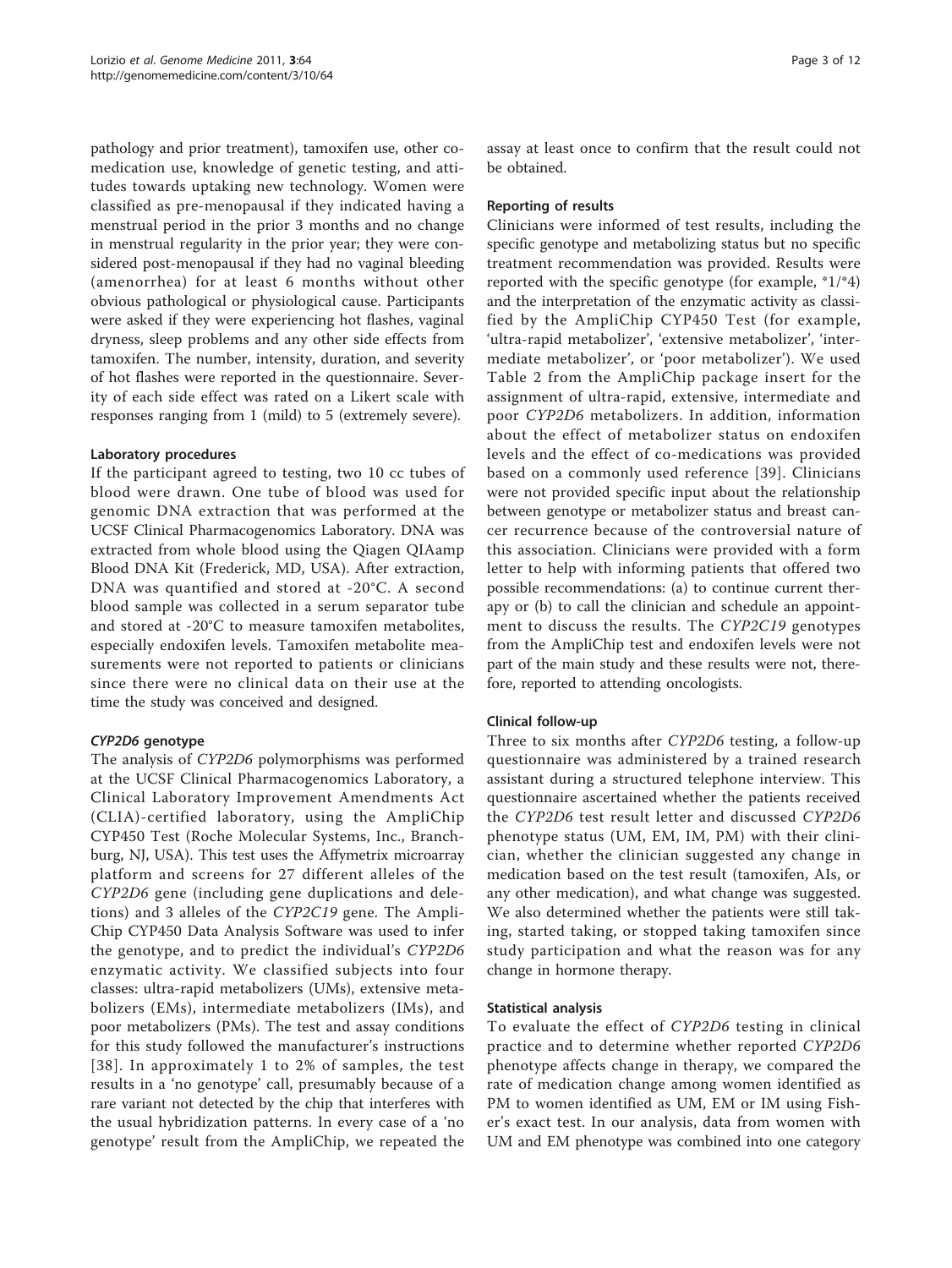(UM/EM) since all reports suggest that they have the same clinical outcome. All analyses were conducted with the program STATA (version 10, StataCorp LP, College Station, TX, USA).

# Results

A total of 245 women were enrolled in the study, of whom 235 (96%) participated in the follow-up survey. Ten women (4%) did not return letters or telephone calls and were not included in the analysis of follow-up. The average age of women enrolled in the study was 47 years (range from 23 to 82; Table [1](#page-4-0)). Most of the participants were Caucasian (68%) and Asian (23%). Thirtyeight percent of women had other chronic health problems. Seventy-two percent of women were married. Educational attainment and income were high; 43% had completed post-graduate degrees and 44% lived in households with > \$100, 000 income. At the time of breast cancer diagnosis, 78% (184) were pre-menopausal and 22% (51) were post-menopausal. Nearly all of the women enrolled in the study (97%) had either invasive breast cancer or ductal carcinoma in situ (DCIS) with the majority (70%) reporting invasive breast cancer.

Sixty-eight percent (166) of women in the study were taking tamoxifen at the time of enrollment for a median duration of 5 months (range from 1 to 60). The most common side effects attributed to tamoxifen were hot flashes (63%), sleep problems (46%) and vaginal dryness (37%). Approximately 10% of women (24) in the study reported taking selective serotonin reuptake inhibitors (SSRIs), but only one was taking an SSRI considered to be a strong inhibitor of CYP2D6 (paroxetine). In addition, eight participants (3%) were taking a moderate to potent inhibitor, the norepinephrine-dopamine inhibitor buproprion.

The primary referral method in the study was by a physician or nurse (80%). The rest of the participants were either self-referred or referred by a breast cancer support group (4%) or recruited by the study contact letter (16%). Approximately 50% (122) of the women in the study had previous knowledge of CYP2D6 testing and the main source of this knowledge was a physician or nurse (38%). Other sources of prior knowledge regarding testing included women who reported reading about CYP2D6 in the medical literature (20%), the internet (14%), and television or newspapers (5%).

Table [2](#page-6-0) shows the detailed CYP2D6 genotypes and predicted phenotype frequency distribution of participants in the study by ethnicity. Of the 245 participants, 4% (10) were UMs, 76% (185) were EMs, 13% (32) IMs and 5% (13) were PMs. In addition, in four of the women (2%), we could not ascertain the genotype based on the AmpliChip result (Table [2\)](#page-6-0). Of the 13 PMs, 10 (77%) were Caucasian, 2 (15%) were Latina and 1 (8%) was Asian. There was no significant difference in the rate of PMs across these racial/ethnic categories. Of the 32 IMs, 15 (47%) were Asian, 15 were Caucasian and 2 (6%) were Latina. Asians were more likely to be classified as IMs compared to Caucasians ( $P = 0.002$ ). Out of 166 women taking tamoxifen at the time of enrollment, 5 were UMs, 125 EMs, 24 IMs, 7 PMs and 5 'no genotype'.

We found a significant association between CYP2D6 phenotype results and change in therapy (Table [3\)](#page-7-0). Six of the 13 PMs (46%) changed treatment to an AI, compared to 10 out of 186 in the UM/EM group ( $P <$ 0.001). In contrast, there was no significant difference in treatment change rates between the women classified as IMs, 1 (3%, pre-menopausal) out of 32, and UMs/EMs  $(P = 0.51)$ . In addition, all four women with 'no genotype' call were taking tamoxifen at the time of followup, which was no different than the proportion of women taking tamoxifen among UMs/EMs.

Among the subset of pre-menopausal women  $(n =$ 183), 5 of 11 women with the PM phenotype switched to an AI and OS, which was significantly higher ( $P =$ 0.001) than the rate of change among the UMs/EMs (5 of 149). There was no difference among women with the UM/EM versus IM phenotype when we analyzed the pre-menopausal women ( $P = 0.54$ ).

A total of 26 women reported that they were not taking hormone therapy at the time of follow-up. Of these women, four (three EMs and one IM, all pre-menopausal) were considering tamoxifen for prevention, seven (six EMs and one IM) were considering tamoxifen for treatment of DCIS and six (five EMs and one IM) for treatment of invasive breast cancer. There was no difference in the probability of being on or off hormone therapy by CYP2D6 metabolizer status.

Of the 186 UMs/EMs, 21% (38) were taking one or more co-medications at the time of enrollment. Nine of these 38 women (24%) changed or stopped a co-medication at the time of follow-up. Of the women on the most potent inhibitors, two of nine stopped a co-medication. There was no significant difference in the rate of change of co-medication between IMs compared to UMs/EMs ( $P = 0.62$ ). None of the PMs were taking any of the co-medications and CYP2D6 inhibitors described in Table [1.](#page-4-0)

We also evaluated whether any factors besides CYP2D6 genotype predict change in therapy (Table [4](#page-8-0)). In univariate analyses there was no association between change to AIs and method of referral or previous knowledge of CYP2D6 testing. Among women who said they had prior knowledge, the source of knowledge (physician versus medical literature versus internet) did not affect choice of therapy. We also found no association between change in therapy and report of interest in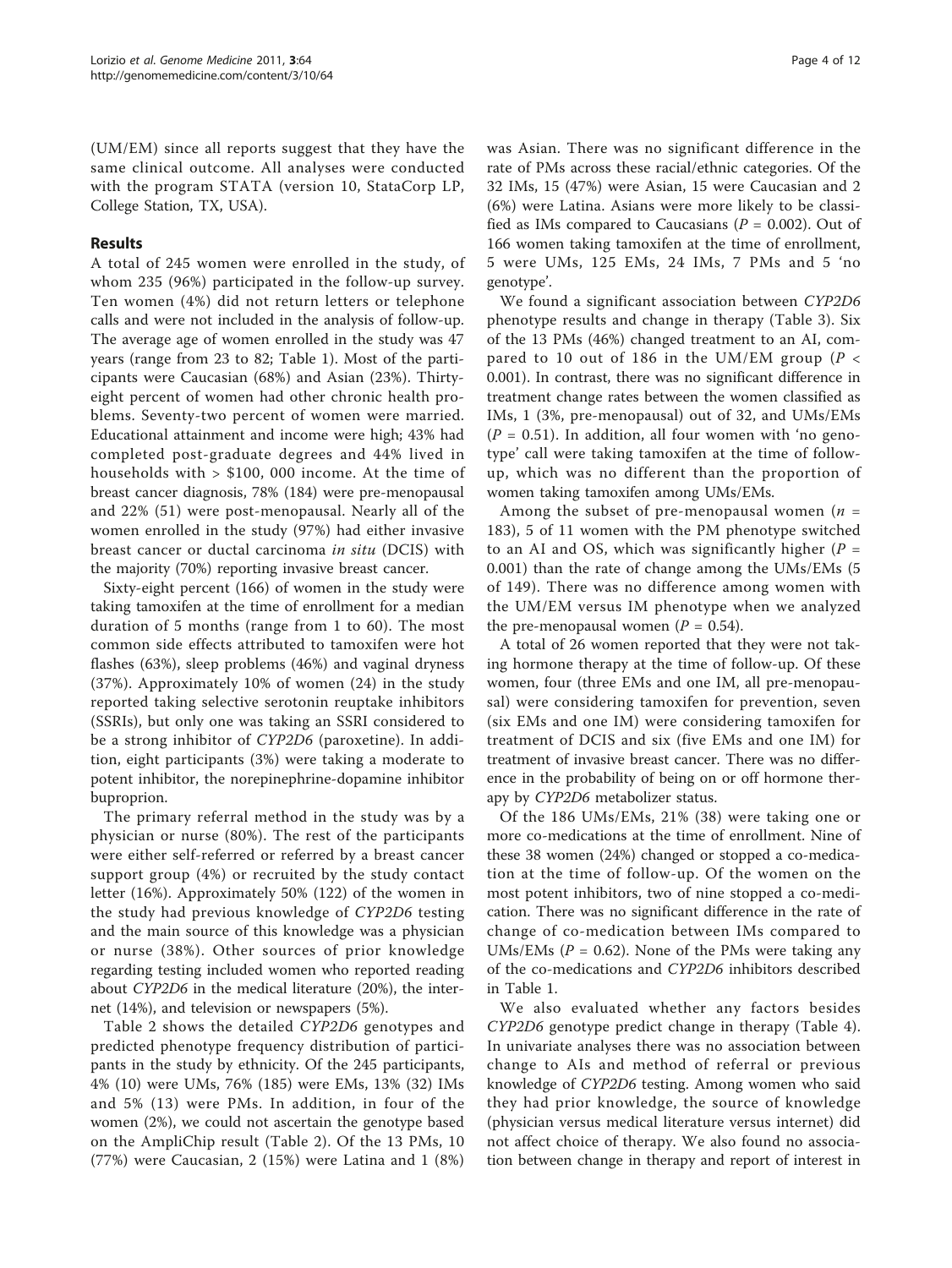| Characteristics ( $N = 245$ )               | N/mean         | Percent/SD |
|---------------------------------------------|----------------|------------|
| Mean age (years) <sup>a</sup>               | 47.46          | ± 9.7      |
| Self-report ethnicity                       |                |            |
| Caucasian                                   | 166            | 67.76      |
| Asian/East Asian                            | 56             | 22.86      |
| African American/Black                      | $\overline{2}$ | 0.82       |
| Latina/Hispanic                             | 14             | 5.71       |
| Pacific Islander                            | 1              | 0.41       |
| Other/mixed                                 | 3              | 1.22       |
| Declined/refused/do not know                | 3              | 1.22       |
| Number married (yes)                        | 176            | 72         |
| Number full-time working                    | 98             | 40         |
| <b>Education levels</b>                     |                |            |
| High school graduated or less               | 6              | 2.45       |
| Some college                                | 36             | 14.69      |
| College graduated                           | 90             | 36.73      |
| Completed post-graduate degree              | 105            | 42.86      |
| Declined/refused                            | 8              | 3.27       |
| Socio-economic status                       |                |            |
| Income $<$ \$50,000                         | 29             | 11.84      |
| Income $\ge$ \$50, 000 to < \$100, 000      | 56             | 22.86      |
| Income ≥\$100, 000                          | 108            | 44.07      |
| Declined/refused                            | 52             | 21.23      |
| Reported other health problems              | 91             | 38         |
| <b>Breast cancer characteristics</b>        |                |            |
| Breast cancer (yes)                         | 237            | 97         |
| Had invasive breast cancer                  | 165            | 70         |
| Surgery (yes)                               | 231            | 98         |
| Had lumpectomy                              | 119            | 52         |
| Menopausal status at diagnosis              |                |            |
| Pre-menopausal                              | 184            | 78         |
| Post-menopausal                             | 51             | 22         |
| Mean age at menopause (years) <sup>a</sup>  | 45.61          | ± 6.79     |
| Had natural menopause                       | 35             | 22.73      |
| Menopause due to chemotherapy treatment     | 74             | 48.05      |
| Previous used of hormone therapy            | 37             | 15         |
| <b>Tamoxifen use</b>                        |                |            |
| Ever prescribed                             | 191            | 78         |
| Ever taken                                  | 171            | 70         |
| Currently taking                            | 166            | 68         |
| Common side effects attributed to tamoxifen |                |            |
| Hot flashes                                 | 154            | 63         |
| Sleep problems                              | 113            | 46         |
| Vaginal dryness                             | 90             | 37         |
| Co-medications/CYP2D6 inhibitors            |                |            |
| <b>Strong inhibitors</b>                    |                |            |
| Paroxetine                                  | $\mathbf{1}$   | 0.41       |
| Bupropion                                   | 8              | 3.26       |
| Moderate inhibitors                         |                |            |
| Sertraline                                  | 8              | 3.26       |
| Duloxetine                                  | 3              | 1.22       |

# <span id="page-4-0"></span>Table 1 Demographics, breast cancer, tamoxifen use and co-medications use characteristics in the overall population in the study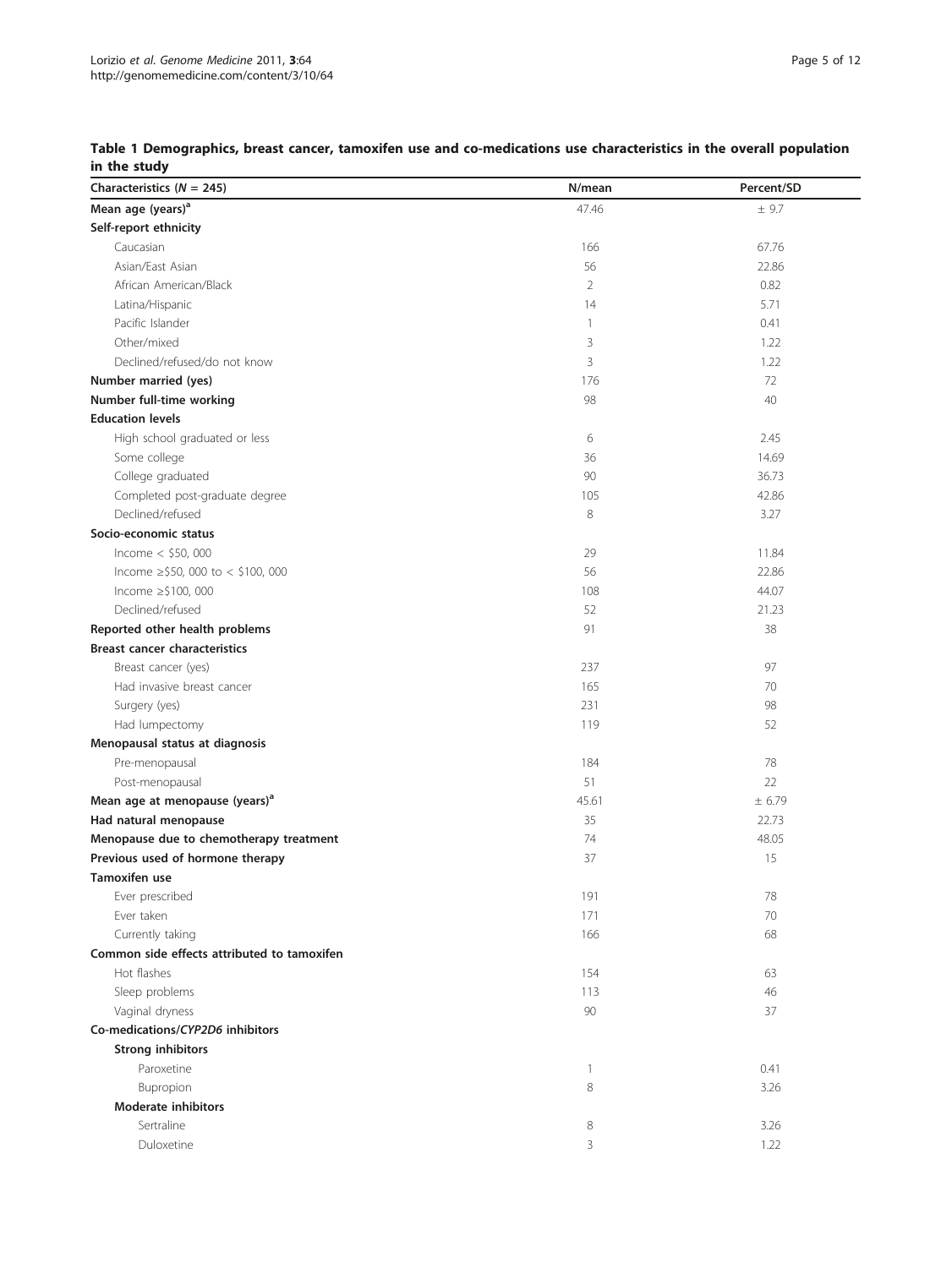| All other inhibitors                                  |                |                |
|-------------------------------------------------------|----------------|----------------|
| Amitriptyline                                         | $\overline{2}$ | 0.82           |
| Amlodipine                                            | $\overline{2}$ | 0.82           |
| Celecoxib                                             | $\overline{2}$ | 0.82           |
| Ceterizine                                            | $\overline{2}$ | 0.82           |
| Citalopram                                            | 6              | 2.45           |
| Diphenhydramine                                       | 3              | 1.22           |
| Escitalopram                                          | 6              | 2.45           |
| Imipramine                                            | $\mathbf{1}$   | 0.41           |
| Loratadine                                            | 3              | 1.22           |
| Nortriptyline                                         | 1              | 0.41           |
| Ranitidine                                            | 1              | 0.41           |
| Other co-medications                                  |                |                |
| Gabapentin                                            | 10             | 4.00           |
| Trazodone                                             | $\overline{2}$ | 0.82           |
| Venlafaxine                                           | 15             | 6.12           |
| <b>Referral method</b>                                |                |                |
| Physician/nurse referral                              | 196            | 80             |
| Self-referred or breast cancer support group referral | 11             | $\overline{4}$ |
| Study contact letter                                  | 38             | 16             |
| Previous knowledge of CYP2D6 testing (yes)            | 122            | 50             |
| Source of CYP2D6 testing knowledge                    |                |                |
| Physician or nurse                                    | 46             | 38             |
| Newspaper                                             | 5              | $\overline{4}$ |
| Television                                            | 1              | $\mathbf{1}$   |
| Internet                                              | 17             | 14             |
| Medical literature                                    | 24             | 20             |
| Other                                                 | 27             | 22             |
| Unknown/missed                                        | $\overline{2}$ | $\mathbf{1}$   |

#### Table 1 Demographics, breast cancer, tamoxifen use and co-medications use characteristics in the overall population in the study (Continued)

 $^{\text{a}}$ Data presented as mean  $\pm$  SD. N, number of participants in the study; SD, standard deviation.

 $CYP2D6$  testing ( $P = 0.34$ ) or report of interest in new medical treatments and technology ( $P = 0.59$ ). In addition, age, race/ethnicity and education were not predictive of change in therapy (results not shown). No other significant associations were found. Specifically, age, menopausal status, educational attainment, race/ethnicity and indication for treatment (invasive cancer versus carcinoma in situ versus prevention) did not predict change in therapy in univariate analyses. There was no association between change in hormone therapy and reported side effects from tamoxifen.

We used multi-variate models to determine whether any factors may confound the association between CYP2D6 genotype and change in therapy (Table [4\)](#page-8-0). CYP2D6 genotype remained the only statistically significant association with change in therapy even after adjustment for age, breast cancer type (invasive breast cancer, DCIS and lobular carcinoma in situ (LCIS)), menopausal status (pre-menopausal versus post-menopausal), report of any tamoxifen-induced side effects, previous knowledge of CYP2D6 testing, referral method (physician or nurse versus other sources) and interest in CYP2D6 testing.

#### **Discussion**

We provided CYP2D6 genotype results to clinicians and patients and evaluated the impact of this information on the proportion of women who changed hormone therapy. Approximately 5% of women were PMs and 6 out of 13 (46%) changed treatment after discussion with their physicians. This was a significantly higher percentage than the rate of therapy change in those with UM, EM or IM phenotypes, suggesting that in this setting phenotype results affected treatment decisions. The association between medication change was not confounded by method of referral to the study or by prior interest in CYP2D6 testing.

For pre-menopausal women, change in hormone therapy included both an AI as well as ovarian suppression that leads to significant side effects associated with early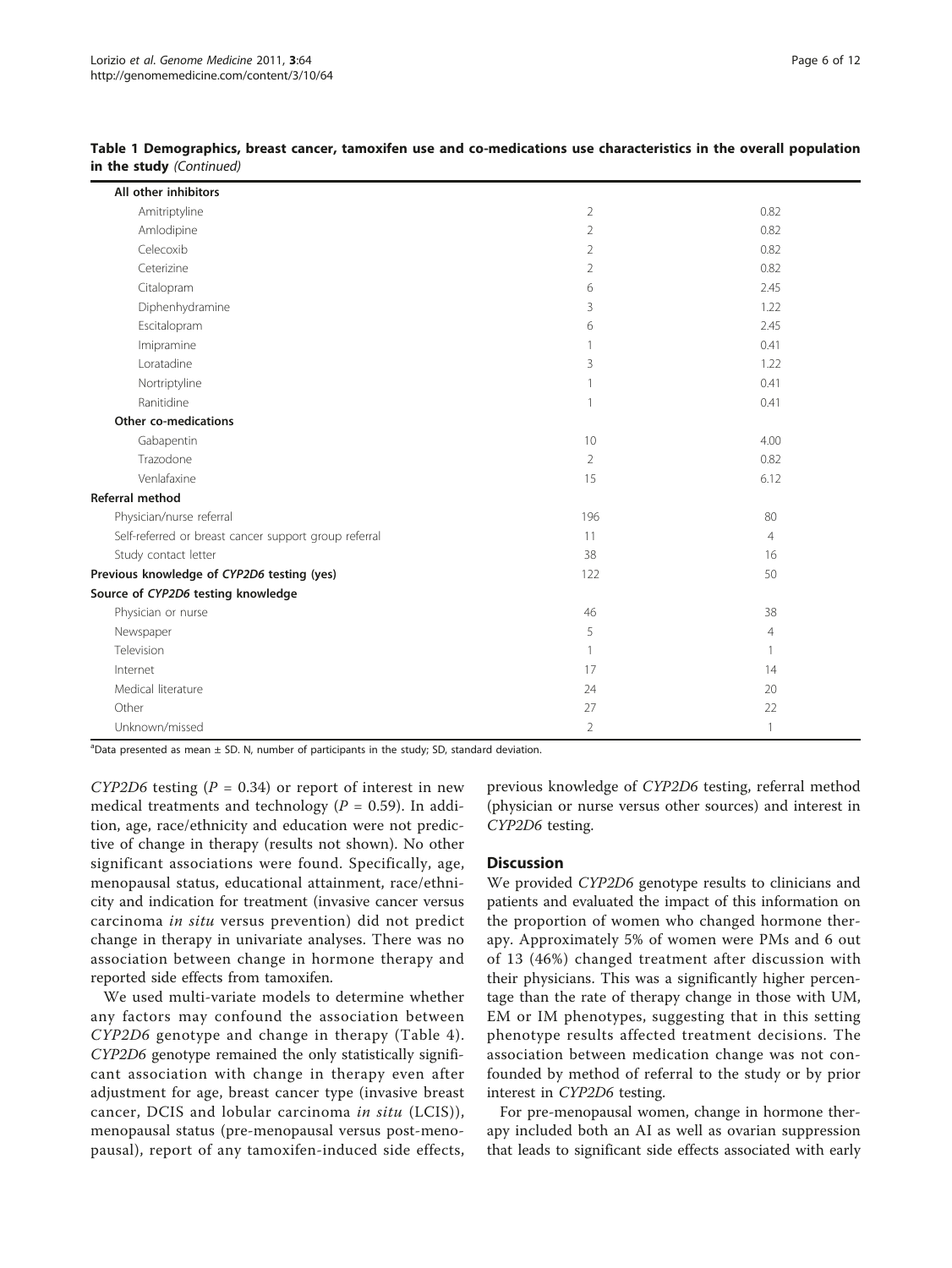|                                         | Ethnicity                 |                             |                             |                             |                            |                                                 |                          |                       |
|-----------------------------------------|---------------------------|-----------------------------|-----------------------------|-----------------------------|----------------------------|-------------------------------------------------|--------------------------|-----------------------|
| CYP2D6 predicted phenotype/<br>genotype | Caucasian                 | Latina/<br>Hispanic         | AA/<br><b>Black</b>         | Asian                       | Pacific<br>Islander        | Other/<br>mixed                                 | Declined/<br>missed      | <b>Total N</b><br>(%) |
| Ultra-rapid (UM)                        | 8 (5%)                    | 1(7%)                       | 0                           | 1(2%)                       | $\pmb{0}$                  | 0                                               | 0                        | 10 (4%)               |
| $*1/*1 \times N$                        | 5                         | $\circledcirc$              | $\mathbf 0$                 | 0                           | $\circ$                    | 0                                               | $\mathsf{O}\xspace$      | 5                     |
| $*1/*2 \times N$                        | 1                         | $\mathbf{1}$                | $\mathbf 0$                 | $\circ$                     | $\circ$                    | 0                                               | $\mathcal O$             | $\overline{c}$        |
| $*2/*1 \times N$                        | $\mathbf{1}$              | $\circledcirc$              | $\mathbf 0$                 | 1                           | $\circ$                    | $\mathbf 0$                                     | $\mathsf{O}\xspace$      | $\overline{2}$        |
| $*2/*2 \times N$                        | $\mathbf{1}$              | $\circledcirc$              | $\mathbf 0$                 | $\circ$                     | $\circ$                    | 0                                               | $\circ$                  | 1                     |
| Extensive (EM)                          | 131<br>(79%)              | 9(65%)                      | $\overline{2}$<br>$(100\%)$ | 36<br>(64%)                 | 1 (100%)                   | 3 (100%)                                        | 3 (100%)                 | 185 (76%)             |
| $^{\ast}1/^{\ast}1$                     | 19                        | $\overline{2}$              | 1                           | $\overline{2}$              | $\mathbf{1}$               | 1                                               | $\mathcal O$             | 26                    |
| $*1/*2$                                 | 20                        | $\mathcal O$                | $\circlearrowleft$          | 5                           | $\mathbf 0$                | 0                                               | $\bigcirc$               | 25                    |
| $*1/*3$                                 | $\overline{2}$            | $\circledcirc$              | $\circledcirc$              | $\circ$                     | $\mathbf 0$                | 0                                               | 0                        | $\overline{2}$        |
| $*1/*4$                                 | 23                        | 1                           | $\circ$                     |                             | $\mathbf 0$                | 0                                               | 1                        | 26                    |
| $*1/*5$                                 | 3                         | $\circledcirc$              | $\circledcirc$              | 1                           | $\mathbf 0$                | 1                                               | 0                        | 5                     |
| $*1/*6$                                 | $\mathbf{1}$              | $\circledcirc$              | $\circledcirc$              | 0                           | $\mathbf 0$                | 0                                               | 0                        | $\mathbb{1}$          |
| $*1/*9$                                 | $\overline{4}$            | $\sqrt{2}$                  | $\circ$                     | 0                           | $\mathbf 0$                | 0                                               | 0                        | 6                     |
| $*1/*10$                                | $\mathbb{1}$              | $\circledcirc$              | $\circledcirc$              | 15                          | $\mathbf 0$                | 0                                               | 0                        | 16                    |
| $*1/*17$                                | $\mathbb{1}$              | $\circledcirc$              | $\mathbb{1}$                | 0                           | $\mathbf 0$                | 0                                               | 0                        | $\overline{c}$        |
| $*1/*29$                                | $\circledcirc$            | $\circledcirc$              | $\circledcirc$              | $\circ$                     | $\mathbf 0$                | 0                                               | 1                        | 1                     |
| $*1/*35$                                | $\overline{2}$            | $\circledcirc$              | $\circ$                     | $\circ$                     | $\mathbf 0$                | 0                                               | $\circledcirc$           | $\overline{c}$        |
| $*1/*41$                                | 16                        | 1                           | $\circledcirc$              | 1                           | $\mathbf 0$                | 0                                               | $\circledcirc$           | 18                    |
| $*1 \times N/*5$                        | $\ensuremath{\mathsf{1}}$ | $\circledcirc$              | $\circ$                     | $\circ$                     | $\mathbf 0$                | 0                                               | 0                        | $\mathbb{1}$          |
| $*1 \times N/*10$                       | $\circledcirc$            | $\circledcirc$              | $\circ$                     | 1                           | $\mathbf 0$                | 0                                               | 0                        | $\mathbf{1}$          |
| $*2/*2$                                 | 5                         | $\circledcirc$              | $\circ$                     | $\circ$                     | $\mathbf 0$                | 0                                               | 0                        | 5                     |
| $*2/*4$                                 | 11                        | 1                           | $\circ$                     | $\circ$                     | $\mathbf 0$                | 0                                               | $\mathbb{1}$             | 13                    |
| $*2/*5$                                 | $\mathbb{1}$              | $\circledcirc$              | $\circ$                     | 0                           | $\mathbf 0$                | $\circ$                                         | $\circledcirc$           | $\mathbf{1}$          |
| $*2/*9$                                 | $\ensuremath{\mathsf{1}}$ | $\circledcirc$              | $\circ$                     | $\circ$                     | $\mathbf 0$                | 0                                               | 0                        | $\mathbf{1}$          |
| $*2/*10$                                | $\circ$                   | 1                           | $\circ$                     | 10                          | $\mathbf 0$                | 0                                               | $\circledcirc$           | 11                    |
| $*2/*35$                                | 3                         | $\circledcirc$              | $\circ$                     | 0                           | $\mathbf 0$                | 0                                               | $\circledcirc$           | 3                     |
| $*2/*41$                                | 5                         | $\circledcirc$              | $\circ$                     | 0                           | $\mathbf 0$                | 0                                               | $\circledcirc$           | 5                     |
| $*2/*41 \times N$                       | $\mathbf{1}$              | 0                           | $\circ$                     | 0                           | $\mathbf 0$                | $\circ$                                         | $\circledcirc$           | $\mathbb{1}$          |
| $*2 \times N/*4$                        | $\mathbb{1}$              | $\circledcirc$              | $\circ$                     | $\circ$                     | $\mathbf 0$                | 0                                               | 0                        | $\mathbb{1}$          |
| $*2 \times N/*9$                        | $\mathbf{1}$              | 0                           | $\circ$                     | 0                           | $\mathbf 0$                | 0                                               | $\circledcirc$           | $\mathbb{1}$          |
| $*3/*35$                                | 1                         | $\circledcirc$              | $\circledcirc$              | 0                           | $\mathbf 0$                | 0                                               | $\circledcirc$           | 1                     |
| $*4/*35$                                | 5                         | $\circledcirc$              | $\circ$                     | 0                           | $\circ$                    | 0                                               | 0                        | 5                     |
| $*5/*35$                                | $\circ$                   | 1                           | $\circ$                     | 0                           | $\circ$                    | 0                                               | 0                        | $\mathbf{1}$          |
| $*10/*35$                               | $\mathbf{1}$              | $\mathbb O$                 | $\mathcal O$                | $\circledcirc$              | $\circledcirc$             | $\circ$                                         | $\cal O$                 | $\mathbf{1}$          |
| $*17/*35$                               | $\mathcal O$              | $\mathcal O$                | $\mathcal O$                | $\mathbf 0$                 | $\mathbf 0$                | 1                                               | $\mathcal O$             | $\mathbf{1}$          |
| $*35/*41$                               | $\mathbb{1}$              |                             | $\mathbf 0$                 |                             |                            |                                                 |                          | $\mathbf{1}$          |
| $*35/*41 \times N$                      | $\mathbb{1}$              | $\mathbb O$<br>$\mathcal O$ | $\mathcal O$                | $\mathbf 0$<br>$\mathcal O$ | $\mathbf 0$<br>$\mathbf 0$ | $\begin{array}{c} \n\end{array}$<br>$\mathbf 0$ | $\cal O$<br>$\mathcal O$ | $\mathbf{1}$          |
| Intermediate (IM)                       | 15 (9%)                   | 2(14%)                      | 0                           | 15<br>(27%)                 | $\pmb{0}$                  | $\pmb{0}$                                       | 0                        | 32 (13%)              |
| $*4/*9$                                 | $\mathbf{1}$              | $\mathsf{O}\xspace$         | $\mathbb O$                 | $\mathcal O$                | $\mathbf 0$                | 0                                               | $\mathsf{O}\xspace$      | $\mathbf{1}$          |
| $*4/*10$                                | $\overline{2}$            | $\mathsf O$                 | $\mathcal O$                | $\mathsf{O}\xspace$         | $\mathbf 0$                | $\mathsf{O}\xspace$                             | $\mathcal O$             | $\sqrt{2}$            |
| $*4/*17$                                | $\mathbf{1}$              | $\mathsf{O}\xspace$         | $\mathcal O$                | $\mathcal O$                | $\mathbf 0$                | $\mathbf 0$                                     | $\mathcal O$             | $\mathbf{1}$          |
| $*4/*41$                                | 6                         | $\mathbf{1}$                | $\mathbf 0$                 | 0                           | $\mathbf 0$                | $\mathbf 0$                                     | $\mathcal O$             | $\overline{7}$        |
| $*5/*10$                                | 1                         | $\mathcal O$                | $\mathcal O$                | $\overline{2}$              | $\mathbf 0$                | $\mathcal O$                                    | $\mathcal O$             | 3                     |
| $*10/*10$                               | $\mathcal O$              | $\mathsf{O}\xspace$         | $\mathcal O$                | 13                          | $\mathbf 0$                | $\circledcirc$                                  | $\mathcal O$             | 13                    |
| $*10/*41$                               | $\sqrt{2}$                | 0                           | $\mathcal O$                | $\cal O$                    | $\mathbf 0$                | $\circledcirc$                                  | $\mathsf{O}\xspace$      | $\sqrt{2}$            |
| $*29/*41$                               | $\mathcal O$              | $\mathbf{1}$                | $\mathbf 0$                 | 0                           | $\mathbf 0$                | 0                                               | 0                        | $\mathbf{1}$          |
|                                         |                           |                             |                             |                             |                            |                                                 |                          |                       |

# <span id="page-6-0"></span>Table 2 Distribution of CYP2D6 genotype and predicted phenotype by different ethnic groups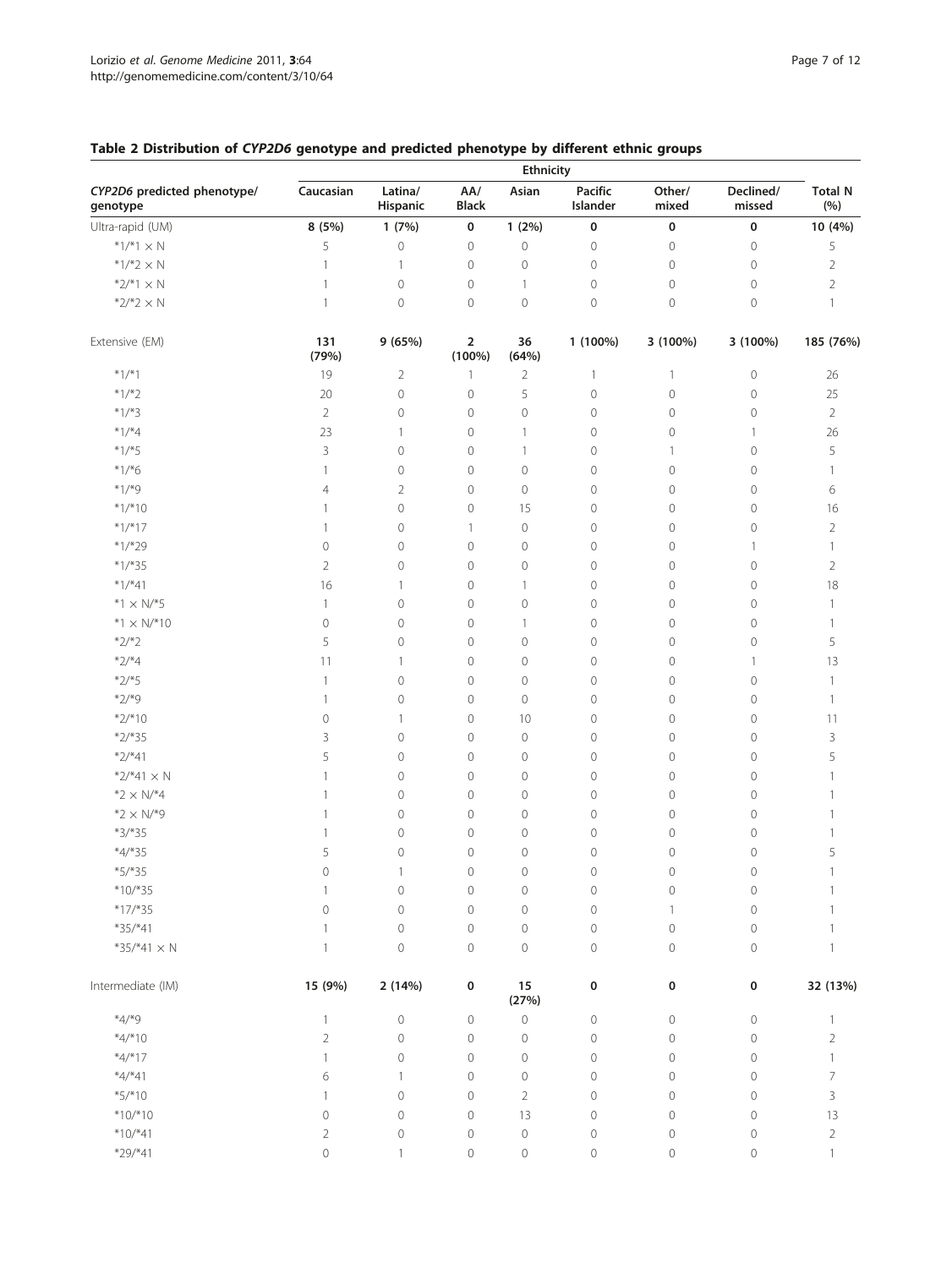| $*41/*41$   | 2      | $\circ$        | $\overline{0}$ | $\circ$     | 0 | $\circ$     | 0       | $\overline{2}$ |
|-------------|--------|----------------|----------------|-------------|---|-------------|---------|----------------|
| Poor (PM)   | 10(6%) | 2(14%)         | $\mathbf 0$    | $1(2\%)$    | 0 | 0           | 0       | 13 (5%)        |
| $*3/*4$     |        | $\circ$        | 0              | $\circ$     | 0 | $\circ$     | 0       |                |
| $*4/*4$     | ⇁      | $\circ$        | $\overline{0}$ |             | 0 | 0           | 0       | 8              |
| $*4/*5$     | 0      | $\overline{2}$ | $\overline{0}$ | $\circ$     | 0 | 0           | 0       | $\overline{2}$ |
| $*4/*6$     |        | $\circ$        | $\overline{0}$ | $\circ$     | 0 | 0           | 0       |                |
| $*4/*7$     |        | $\circ$        | $\mathbf 0$    | $\mathbb O$ | 0 | $\mathbf 0$ | $\circ$ |                |
| No genotype | 2(1%)  | 0              | 0              | 3(5%)       | 0 | 0           | 0       | 5(2%)          |
| Total       | 166    | 14             | 2              | 56          | 1 | 3           | 3       | 245            |

<span id="page-7-0"></span>Table 2 Distribution of CYP2D6 genotype and predicted phenotype by different ethnic groups (Continued)

AA, African American; EM, extensive metabolizer; IM, intermediate metabolizer; N, number of participants in the study; PM, poor metabolizer; UM, ultra-rapid metabolizer.

menopause. Thus, despite the limited evidence and the risk of side effects from an alternative treatment, physicians and patients frequently changed therapy in response to a PM phenotype. Treatment with an AI alone in younger women who have amenorrhea due to chemotherapy may lead to inadequate hormonal suppression [[40\]](#page-10-0). We did not directly make any treatment recommendations. But five of the six women who had changed to an AI also received OS. The only woman who received AI alone was aged 56 years and was known to be post-menopausal prior to breast cancer treatment. Therefore, the physicians who referred to our study appear to be aware of the risks of inadequate hormonal therapy and to have used combination therapy when appropriate.

The association between CYP2D6 genotype and efficacy of tamoxifen in women with early stage, hormone receptor-positive breast cancer remains unclear. CYP2D6 activity clearly correlates with endoxifen levels, but the association with outcome has been far more controversial. Several studies have demonstrated an association [[11,14-19](#page-10-0)], but other studies, including the two largest, have failed to confirm an impact of enzyme activity and breast cancer outcome [[20-23](#page-10-0),[25,26\]](#page-10-0). A recent meta-analysis found a trend towards association between CYP2D6 genotype and disease free survival but not overall survival [[41\]](#page-11-0). However, the authors noted considerable heterogeneity among the studies in both the reported associations and in the way subsets of genotypes were grouped. More recently, two large randomized controlled trials, the Arimidex, Tamoxifen, Alone or in Combination (ATAC) trial [[25\]](#page-10-0) and the Breast International Group (BIG) 1-98 trial [\[26](#page-10-0)], evaluated the impact of CYP2D6 polymorphisms in patients treated with tamoxifen. Neither study demonstrated an association between the risk of breast cancer recurrence and CYP2D6 phenotype.

Our study had completed all the enrollment and the follow-up by September 2010, prior to the presentation of the genotyping data from the ATAC and BIG 1-98 trials in December 2010. Thus, at the time that patients and clinicians were deciding how to interpret the genotypes, these results could not be taken into consideration, but could have a significant impact on decisions regarding testing and treatment change. However, as part of our presentation to patients prior to testing, we showed the results of both prior positive and negative studies testing for associations between CYP2D6 and breast cancer. Since physicians and patients were aware of the controversial results, our study demonstrates that many clinicians and patients are generally willing to make treatment decisions even in the curative setting

Table 3 Association of CYP2D6 testing and therapeutic decision-making by CYP2D6 phenotypes

| CYP2D6 phenotype                                            | Still on<br>tamoxifen | Changed to<br>Als | No<br>therapy | Total | $P^a$            | Taking co-<br>medications | Changed co-<br>medication | рa   |
|-------------------------------------------------------------|-----------------------|-------------------|---------------|-------|------------------|---------------------------|---------------------------|------|
| Ultra-rapid (UM)/extensive<br>metabolizer (EM) <sup>b</sup> | 156 (84%)             | 10(5%)            | 20 (11%)      | 186   |                  | 38 (21%)                  | 9(5%)                     |      |
| Intermediate metabolizer (IM)                               | 28 (88%)              | (3%)              | 3(9%)         | 32    | 0.51             | 8(25%)                    | 2(3%)                     | 0.62 |
| Poor metabolizer (PM)                                       | 4 (31%)               | 6(46%)            | 3(23%)        | 13    | $\,<\,$<br>0.001 |                           | $\Omega$                  | $\,$ |
| Total                                                       | 188                   | 17                | 26            | 231   |                  | 46                        | 11                        |      |

<sup>a</sup>P-value based on Fisher's exact test of association versus UM/EM. <sup>b</sup>Ultra-rapid metabolizer (UM) data combined with extensive metabolizer (EM) data. Al, aromatase inhibitor.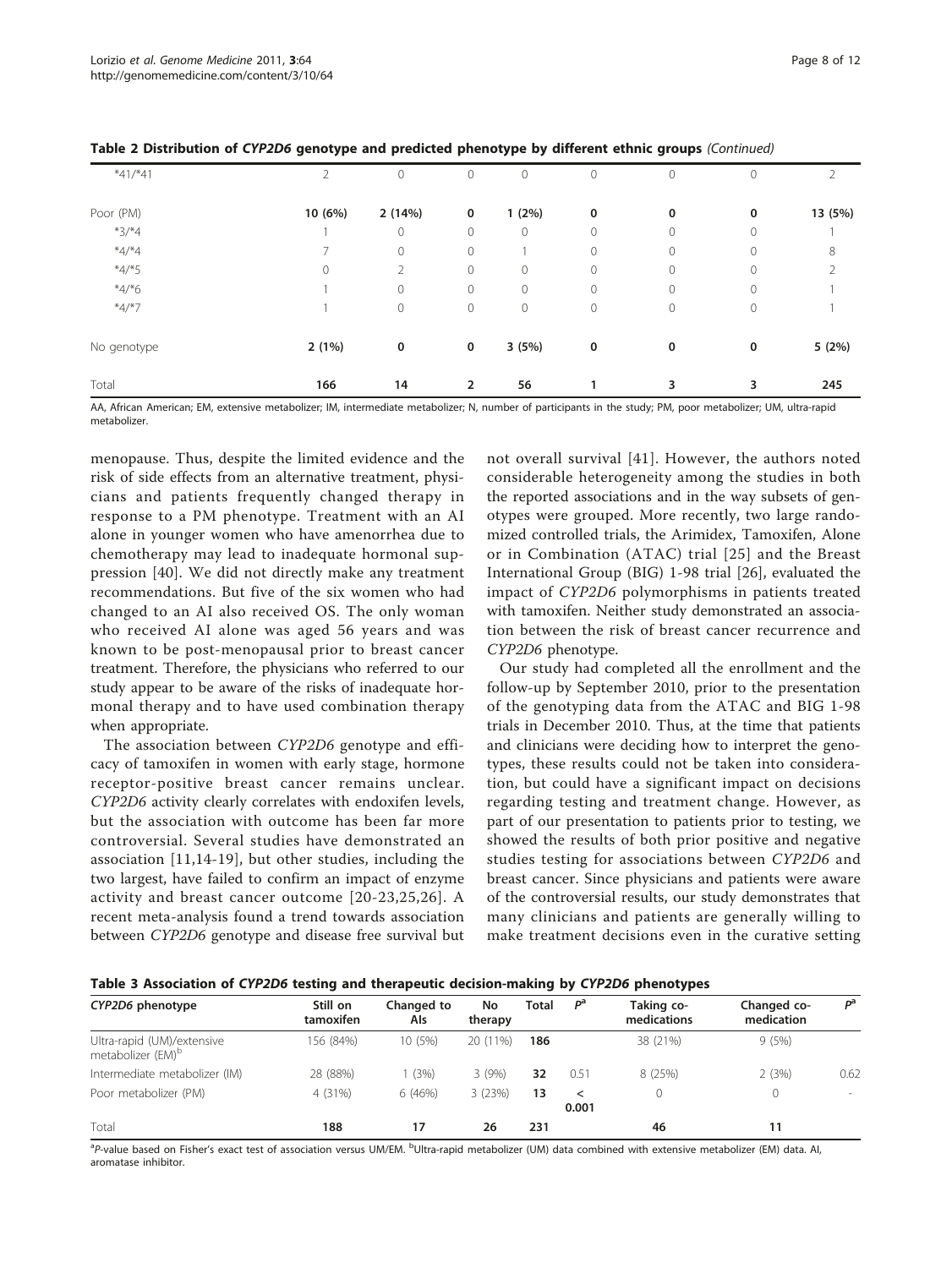|                                                                                                                           | Change to aromatase inhibitors |                               |  |  |  |
|---------------------------------------------------------------------------------------------------------------------------|--------------------------------|-------------------------------|--|--|--|
|                                                                                                                           | <b>Unadjusted</b>              | Adjusted <sup>a</sup>         |  |  |  |
| <b>Characteristics</b>                                                                                                    | OR (95% CI) P-value            | OR (95% CI) P-value           |  |  |  |
| Age                                                                                                                       | 1.03 (0.98, 1.08) 0.23         | 1.02 (0.95, 1.10) 0.50        |  |  |  |
| Breast cancer type                                                                                                        |                                |                               |  |  |  |
| Invasive breast cancer                                                                                                    |                                |                               |  |  |  |
| Ductal carcinoma in situ (DCIS)                                                                                           | 1.07 (0.32, 3.48) 0.90         | 1.33 (0.34, 5.11) 0.67        |  |  |  |
| Lobular carcinoma in situ (LCIS)                                                                                          | $0.82$ (0.09, 6.76) 0.85       | $0.44$ (0.03, 5.59) 0.53      |  |  |  |
| Post-menopausal status                                                                                                    | 1.54 (0.51, 4.62) 0.43         | 1.78 (0.35, 9.08) 0.48        |  |  |  |
| Report of any tamoxifen side effects (yes)                                                                                | 1.09 (0.34, 3.50) 0.87         | $0.61$ (0.16, 2.31) 0.47      |  |  |  |
| CYP2D6 phenotype<br>UM/EM <sup>b</sup>                                                                                    |                                |                               |  |  |  |
| <b>IM</b>                                                                                                                 | 0.56 (0.07, 4.59) 0.59         | 0.38 (0.04, 3.38) 0.38        |  |  |  |
| <b>PM</b>                                                                                                                 | 15.08 (4.26, 53.33)<br>0.0001  | 22.85 (5.28, 98.74)<br>0.0001 |  |  |  |
| Previous knowledge of CYP2D6 testing (yes)                                                                                | 0.88 (0.33, 2.38) 0.81         | 0.91 (0.29, 2.84) 0.87        |  |  |  |
| Referred by physician or nurse (yes)                                                                                      | 0.60 (0.20, 1.81) 0.37         | $0.36$ (0.09, 1.37) $0.13$    |  |  |  |
| Very interested in CYP2D6 testing before attending the educational session (versus somewhat and<br>not really interested) | 1.77 (0.49, 6.38) 0.38         | 3.01 (0.66, 13.65) 0.15       |  |  |  |

#### <span id="page-8-0"></span>Table 4 Association of therapeutic decision-making by clinical and breast cancer characteristics, CYP2D6 phenotype, previous knowledge of CYP2D6 testing, referral method, and interest in CYP2D6 testing

The number of participants followed up was 235. <sup>a</sup>Odd ratios adjusted for age, breast cancer type, menopausal status, report of any tamoxifen side effects, CYP2D6 phenotype, previous knowledge of CYP2D6 testing, referral method, and interest in CYP2D6 testing. P-value ≤ 0.05. <sup>b</sup>Ultra-rapid metabolizer (UM) data combined with extensive metabolizer (EM) data. CI, confidence interval; DCIS, ductal carcinoma in situ; EM, extensive metabolizer; IM, intermediate metabolizer; LCIS, lobular carcinoma in situ; N, number of participants; OR, odds ratio; PM, poor metabolizer; UM, ultra-rapid metabolizer.

based on non-definitive and retrospective pharmacogenetic information when accompanied by a reasonable hypothesis.

The prevalence of CYP2D6 polymorphisms varies across ethnic groups. The frequency of CYP2D6 PMs in our study is consistent with previous reports [[15](#page-10-0),[19\]](#page-10-0). Like other investigators [[14](#page-10-0),[24,](#page-10-0)[42\]](#page-11-0), we found that the most frequent variant present in Asians was CYP2D6\*10, an allele with reduced activity. Results examining the association between the \*10 allele and clinical outcomes have also been mixed [[14](#page-10-0),[16](#page-10-0),[19,20](#page-10-0),[24](#page-10-0),[42\]](#page-11-0). The rate of medication change among patients with the IM CYP2D6 phenotype, including patients homozygous for this allele, was similar to that in patients with the UM/EM phenotype, suggesting that physicians do not consider these patients at significantly increased risk of recurrence.

Endoxifen concentration varies not only according to the number of functional CYP2D6 alleles [[43\]](#page-11-0) but also in the presence of potent CYP2D6 enzyme inhibitors. Agents such as the SSRIs paroxetine or fluoxetine, and

the anti-arrhythmic quinidine are among the most potent inhibitors [[9,](#page-10-0)[44\]](#page-11-0). When these medications are coadministered with tamoxifen to women with an EM phenotype, endoxifen concentrations are similar to those observed in PM and have the potential, therefore, to reduce tamoxifen efficacy [\[9](#page-10-0)[,43](#page-11-0),[44](#page-11-0)]. Other commonly used medications such as buproprion, duloxetine, clomipramine, thioridazine, pherphenazine, and pimozide exhibit inhibition close to that of paroxetine, fluoxetine and quinidine [[44-46\]](#page-11-0). While we found that some women did change their co-medications, this was unrelated to CYP2D6 genotype. Our study did not collect enough information from physicians to distinguish between those two possibilities.

Our study is unique in that, to our knowledge, no prior pharmacogenetic studies on change in therapy for CYP2D6 have been previously published. Several studies have examined the issue of incorporating pharmacogenetic data in dosing warfarin [[47,48](#page-11-0)]; however, genetic testing for warfarin dosing does not involve a change to a different medication. Several studies have also shown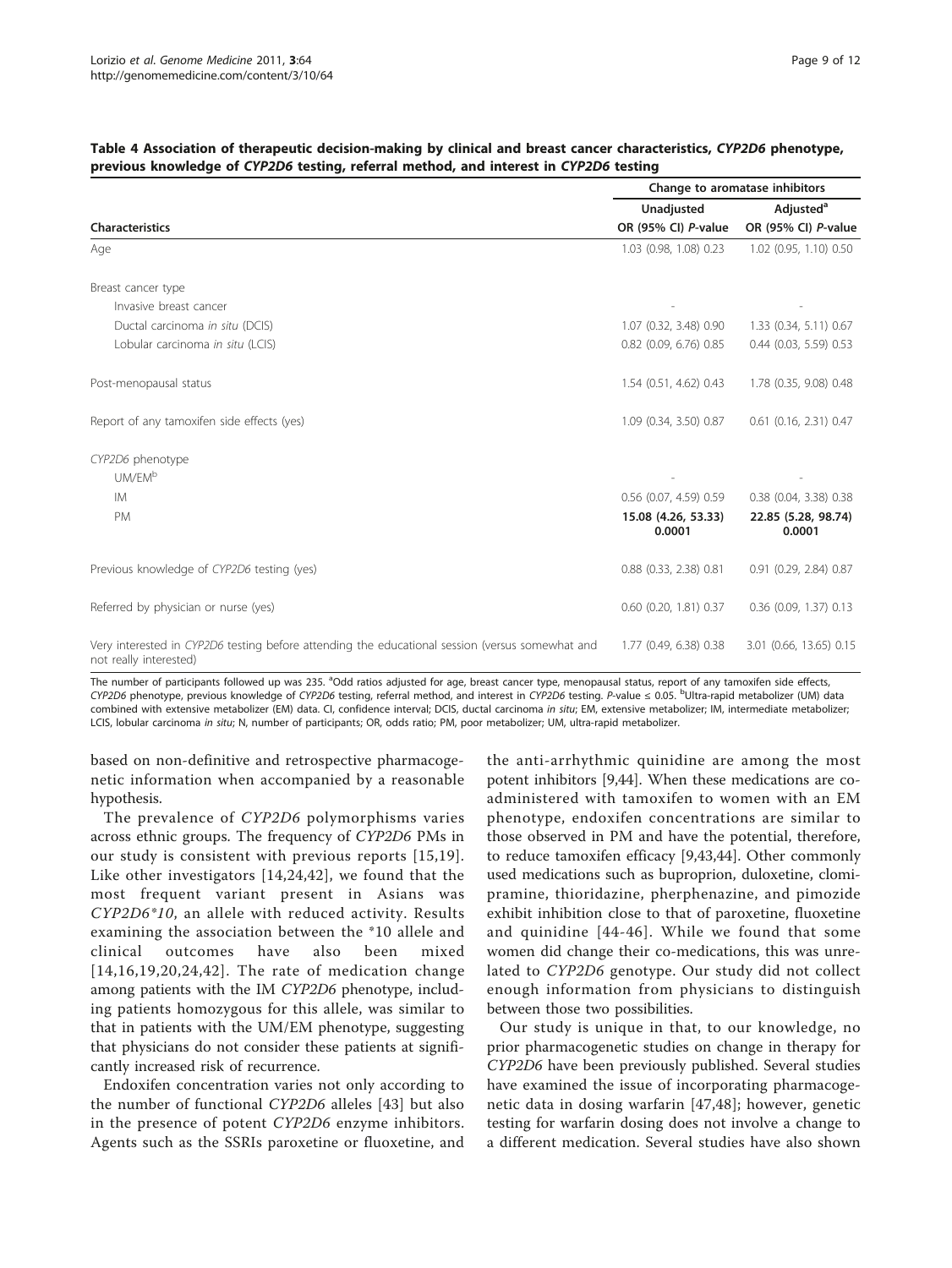<span id="page-9-0"></span>that genetic testing for BRCA1/2 leads to selection of risk-reducing surgeries [[49-51\]](#page-11-0), the use of post-menopausal hormone therapy [[52\]](#page-11-0), and pre-implantation genetic diagnosis [[53](#page-11-0)].

Our study also has several important limitations. First, the evidence for the association between CYP2D6 polymorphisms and outcomes remains mixed in the literature and the availability of the most recent results may have changed the decisions that patients and providers in our study made. Second, our sample may have been biased by referral patterns and by patient participation. Physicians and patients who are interested in testing and in changing therapy based on test results may have been more likely to participate in our study. However, we found no association between prior knowledge or interest in CYP2D6 genotype testing and choice of therapy at follow-up. In addition, there were no other significant predictors within our data. Third, our sample may not be universally generalizable. Our patients tended to be mostly Caucasians and Asians, highly educated on average, with a relatively high income level, and most were already being followed at a University medical center for breast cancer. Furthermore, our study used patient self-report of medication use rather than chart review or physician report. However, both patient report and physician report may have limitations. More studies should be conducted to determine how genotyping results would be used in community settings.

# Conclusions

Our study demonstrates that CYP2D6 pharmacogenetic testing led to change in therapy among patients with genotypes that predicted no CYP2D6 activity. Thus, clinicians and patients do use pharmacogenetic results to change therapy, even in the absence of definitive knowledge about the utility of the pharmacogenetic result. Ultimately, prospective randomized trials will be required to demonstrate the impact of treatment change based on pharmacogenetic testing.

#### **Abbreviations**

AI: aromatase inhibitor; ATAC: Arimidex, Tamoxifen, Alone or in Combination; BIG: Breast International Group; CYP2C19: cytochrome P450 2C19; CYP2D6: cytochrome P450 2D6; DCIS: ductal carcinoma in situ; EM: extensive metabolizer; IM: intermediate metabolizer; OS: ovarian suppression; PM: poor metabolizer; SSRI: selective serotonin reuptake inhibitor; UCSF: University of California San Francisco; UM: ultra-rapid metabolizer.

#### Acknowledgements

This work was supported by the National Institute of General Medical Sciences Award T32 GM007546, University of California San Francisco, Clinical Pharmacology Postdoctoral Fellowship Training to WL; California Breast Cancer Research Program (CBCRP) grant 14OB-0166 to EZ; materials and instrumentation for the AmpliChip CYP450 Test were donated by Roche Molecular Systems, Inc. MSB was supported by the Center for Translational and Policy Research in Personalized Medicine (TRANSPERS) NIH/NCI grant P01 CA130818-02A1. We thank Viktoriya Krepkiy (Ziv Lab), Andrew Smith and Erin Shea (Wu Lab) for helping during the educational sessions, following up participants and genotyping for CYP2D6. We also thank the clinical staff at UCSF Breast Oncology Clinic, as well as the patients for their participation.

#### Author details

<sup>1</sup> Division of General Internal Medicine, Department of Medicine, University of California San Francisco, 1545 Divisadero Street, Suite 322, San Francisco, CA 94143-0320, USA. <sup>2</sup> Division of Clinical Pharmacology and Experimental Therapeutics, Department of Medicine, University of California San Francisco, San Francisco General Hospital Medical Center, 1001 Potrero Avenue, Building 30, 2nd Floor, Room 3216, San Francisco, CA 94143-1220, USA. <sup>3</sup>Helen Diller Family Comprehensive Cancer Center, University of California San Francisco, 1600 Divisadero Street, San Francisco, CA 94143, USA. 4 Division of Hematology and Oncology, Department of Medicine, University of California San Francisco, 1600 Divisadero Street, Room B-608, San Francisco, CA 94143-1710, USA. <sup>5</sup>Department of Epidemiology and Biostatistics, University of California San Francisco, 185 Berry Street, Lobby 5, Suite 5700, San Francisco, CA 94107, USA. <sup>6</sup>Institute for Human Genetics University of California San Francisco, 513 Parnassus Avenue, Suite S965, San Francisco, CA 94143-0794, USA. <sup>7</sup>Department of Biopharmaceutical Sciences University of California San Francisco, 1700 Fourth Street, Byers Hall, Suite BH-216, San Francisco, CA 94143-0775, USA. <sup>8</sup>Department of Medicine School of Medicine, Dean's Office, University of California San Francisco, 513 Parnassus Avenue, Medical Science Building 224, San Francisco, CA 94143- 0410, USA. <sup>9</sup>Department of Laboratory Medicine, University of California San Francisco, 1001 Potrero Avenue, SFGH 5 2M27, San Francisco, CA 94143, USA. <sup>10</sup>Roche Molecular Systems, Inc., 4300 Hacienda Drive, Pleasanton, CA 94588, USA.

#### Authors' contributions

WL and EZ participated in the conception, design and implementation of the study, acquisition of data, performed the statistical analysis and interpretation of data, and participated in drafting and preparation of the manuscript. HR, MSB, and MM participated in the conception of the study, acquisition of data and drafting the manuscript. TM provided administrative and institutional support, and participated in drafting the manuscript. ST and AHBW carried out the DNA extraction, CYP2D6 genotype assay and interpretation, and participated in drafting the manuscript. HJL and MN provided technical support and interpretation for the AmpliChip CYP450 Test and Data Analysis Software. All authors read and approved the final version of the manuscript.

#### Competing interests

HJL and MN are full-time employees of Roche Molecular Systems, Inc., which manufactures the AmpliChip CYP450 Test. These authors were not involved in any of the presentations of information to patients regarding the assay either prior to or after testing. They were involved in assisting the UCSF investigators with technical questions regarding the assay, and were involved in critical revisions of the manuscript. The rest of the authors declare that they have no competing interests.

Received: 10 August 2011 Revised: 26 September 2011 Accepted: 4 October 2011 Published: 4 October 2011

#### References

- 1. Pirmohamed M: [Acceptance of biomarker-based tests for application in](http://www.ncbi.nlm.nih.gov/pubmed/20981006?dopt=Abstract) [clinical practice: criteria and obstacles.](http://www.ncbi.nlm.nih.gov/pubmed/20981006?dopt=Abstract) Clin Pharmacol Ther 2010, 88:862-866.
- 2. Kitzmiller JP, Groen DK, Phelps MA, Sadee W: [Pharmacogenomic testing:](http://www.ncbi.nlm.nih.gov/pubmed/21460130?dopt=Abstract) [relevance in medical practice: why drugs work in some patients but not](http://www.ncbi.nlm.nih.gov/pubmed/21460130?dopt=Abstract) [in others.](http://www.ncbi.nlm.nih.gov/pubmed/21460130?dopt=Abstract) Cleve Clin J Med 2011, 78:243-257.
- 3. Wong WB, Carlson JJ, Thariani R, Veenstra DL: [Cost effectiveness of](http://www.ncbi.nlm.nih.gov/pubmed/20936884?dopt=Abstract) [pharmacogenomics: a critical and systematic review.](http://www.ncbi.nlm.nih.gov/pubmed/20936884?dopt=Abstract) Pharmacoeconomics 2010, 28:1001-1013.
- 4. Jordan VC: [Tamoxifen: a most unlikely pioneering medicine.](http://www.ncbi.nlm.nih.gov/pubmed/12612646?dopt=Abstract) Nat Rev Drug Discov 2003, 2:205-213.
- 5. Group EBCTC: [Effects of chemotherapy and hormonal therapy for early](http://www.ncbi.nlm.nih.gov/pubmed/15894097?dopt=Abstract) [breast cancer on recurrence and 15-year survival: an overview of the](http://www.ncbi.nlm.nih.gov/pubmed/15894097?dopt=Abstract) [randomised trials.](http://www.ncbi.nlm.nih.gov/pubmed/15894097?dopt=Abstract) Lancet 2005, 365:1687-1717.
- 6. Group EBCTC: [Tamoxifen for early breast cancer: an overview of](http://www.ncbi.nlm.nih.gov/pubmed/9605801?dopt=Abstract) [randomized trials.](http://www.ncbi.nlm.nih.gov/pubmed/9605801?dopt=Abstract) Lancet 1998, 351:1451-1467.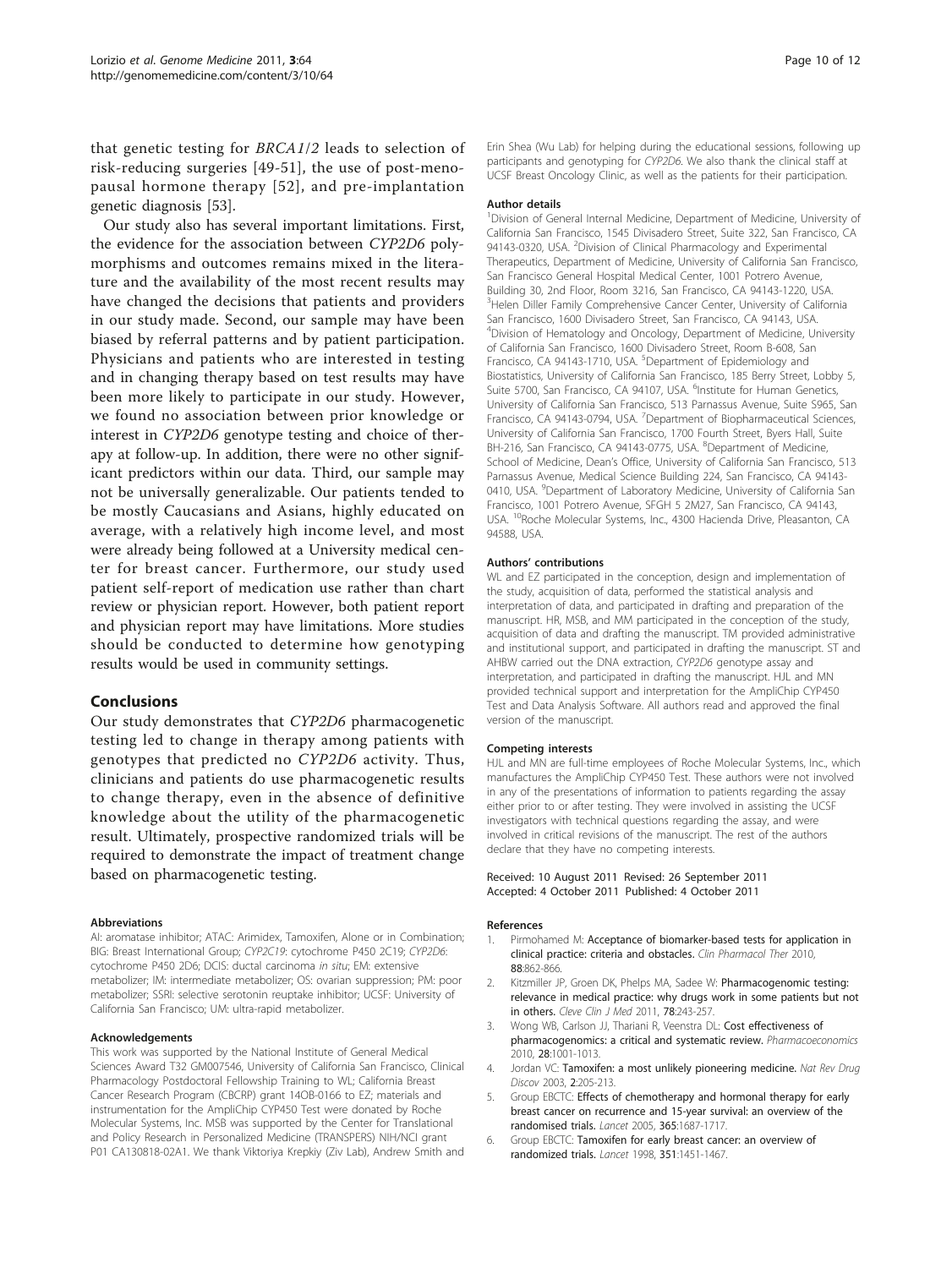- <span id="page-10-0"></span>7. Fisher B, Costantino JP, Wickerham DL, Redmond CK, Kavanah M, Cronin WM, Vogel V, Robidoux A, Dimitrov N, Atkins J, Daly M, Wieand S, Tan-Chiu E, Ford L, Wolmark N: [Tamoxifen for prevention of breast](http://www.ncbi.nlm.nih.gov/pubmed/9747868?dopt=Abstract) [cancer: report of the National Surgical Adjuvant Breast and Bowel](http://www.ncbi.nlm.nih.gov/pubmed/9747868?dopt=Abstract) [Project P-1 Study.](http://www.ncbi.nlm.nih.gov/pubmed/9747868?dopt=Abstract) J Natl Cancer Inst 1998, 90:1371-1388.
- Lien EA, Solheim E, Lea OA, Lundgren S, Kvinnsland S, Ueland PM: [Distribution of 4-hydroxy-N-desmethyltamoxifen and other tamoxifen](http://www.ncbi.nlm.nih.gov/pubmed/2702659?dopt=Abstract) [metabolites in human biological fluids during tamoxifen treatment.](http://www.ncbi.nlm.nih.gov/pubmed/2702659?dopt=Abstract) Cancer Res 1989, 49:2175-2183.
- 9. Stearns V, Johnson MD, Rae JM, Morocho A, Novielli A, Bhargava P, Hayes DF, Desta Z, Flockhart DA: [Active tamoxifen metabolite plasma](http://www.ncbi.nlm.nih.gov/pubmed/14652237?dopt=Abstract) [concentrations after coadministration of tamoxifen and the selective](http://www.ncbi.nlm.nih.gov/pubmed/14652237?dopt=Abstract) [serotonin reuptake inhibitor paroxetine.](http://www.ncbi.nlm.nih.gov/pubmed/14652237?dopt=Abstract) J Natl Cancer Inst 2003, 95:1758-1764.
- 10. Wu X, Hawse JR, Subramaniam M, Goetz MP, Ingle JN, Spelsberg TC: [The](http://www.ncbi.nlm.nih.gov/pubmed/19244106?dopt=Abstract) [tamoxifen metabolite, endoxifen, is a potent antiestrogen that targets](http://www.ncbi.nlm.nih.gov/pubmed/19244106?dopt=Abstract) [estrogen receptor alpha for degradation in breast cancer cells.](http://www.ncbi.nlm.nih.gov/pubmed/19244106?dopt=Abstract) Cancer Res 2009, 69:1722-1727.
- 11. Jin Y, Desta Z, Stearns V, Ward B, Ho H, Lee KH, Skaar T, Storniolo AM, Li L, Araba A, Blanchard R, Nguyen A, Ullmer L, Hayden J, Lemler S, Weinshilboum RM, Rae JM, Hayes DF, Flockhart DA: [CYP2D6 genotype,](http://www.ncbi.nlm.nih.gov/pubmed/15632378?dopt=Abstract) [antidepressant use, and tamoxifen metabolism during adjuvant breast](http://www.ncbi.nlm.nih.gov/pubmed/15632378?dopt=Abstract) [cancer treatment.](http://www.ncbi.nlm.nih.gov/pubmed/15632378?dopt=Abstract) J Natl Cancer Inst 2005, 97:30-39.
- 12. Jordan VC, Collins MM, Rowsby L, Prestwich G: [A monohydroxylated](http://www.ncbi.nlm.nih.gov/pubmed/591813?dopt=Abstract) [metabolite of tamoxifen with potent antioestrogenic activity.](http://www.ncbi.nlm.nih.gov/pubmed/591813?dopt=Abstract) *J Endocrinol* 1977, 75:305-316.
- 13. Desta Z, Ward BA, Soukhova NV, Flockhart DA: [Comprehensive evaluation](http://www.ncbi.nlm.nih.gov/pubmed/15159443?dopt=Abstract) [of tamoxifen sequential biotransformation by the human cytochrome](http://www.ncbi.nlm.nih.gov/pubmed/15159443?dopt=Abstract) [P450 system in vitro: prominent roles for CYP3A and CYP2D6.](http://www.ncbi.nlm.nih.gov/pubmed/15159443?dopt=Abstract) J Pharmacol Exp Ther 2004, 310:1062-1075.
- 14. Xu Y, Sun Y, Yao L, Shi L, Wu Y, Ouyang T, Li J, Wang T, Fan Z, Fan T, Lin B, He L, Li P, Xie Y: [Association between CYP2D6 \\*10 genotype and survival](http://www.ncbi.nlm.nih.gov/pubmed/18407954?dopt=Abstract) [of breast cancer patients receiving tamoxifen treatment.](http://www.ncbi.nlm.nih.gov/pubmed/18407954?dopt=Abstract) Ann Oncol 2008, 19:1423-1429.
- 15. Bijl MJ, van Schaik RH, Lammers LA, Hofman A, Vulto AG, van Gelder T, Stricker BH, Visser LE: [The CYP2D6\\*4 polymorphism affects breast cancer](http://www.ncbi.nlm.nih.gov/pubmed/19189212?dopt=Abstract) [survival in tamoxifen users.](http://www.ncbi.nlm.nih.gov/pubmed/19189212?dopt=Abstract) Breast Cancer Res Treat 2009, 118:125-130.
- 16. Kiyotani K, Mushiroda T, Sasa M, Bando Y, Sumitomo I, Hosono N, Kubo M, Nakamura Y, Zembutsu H: [Impact of CYP2D6\\*10 on recurrence-free](http://www.ncbi.nlm.nih.gov/pubmed/18294285?dopt=Abstract) [survival in breast cancer patients receiving adjuvant tamoxifen therapy.](http://www.ncbi.nlm.nih.gov/pubmed/18294285?dopt=Abstract) Cancer Sci 2008, 99:995-999.
- 17. Schroth W, Antoniadou L, Fritz P, Schwab M, Muerdter T, Zanger UM, Simon W, Eichelbaum M, Brauch H: [Breast cancer treatment outcome](http://www.ncbi.nlm.nih.gov/pubmed/18024866?dopt=Abstract) [with adjuvant tamoxifen relative to patient CYP2D6 and CYP2C19](http://www.ncbi.nlm.nih.gov/pubmed/18024866?dopt=Abstract) [genotypes.](http://www.ncbi.nlm.nih.gov/pubmed/18024866?dopt=Abstract) J Clin Oncol 2007, 25:5187-5193.
- 18. Goetz MP, Knox SK, Suman VJ, Rae JM, Safgren SL, Ames MM, Visscher DW, Reynolds C, Couch FJ, Lingle WL, Weinshilboum RM, Fritcher EG, Nibbe AM, Desta Z, Nguyen A, Flockhart DA, Perez EA, Ingle JN: [The impact of](http://www.ncbi.nlm.nih.gov/pubmed/17115111?dopt=Abstract) [cytochrome P450 2D6 metabolism in women receiving adjuvant](http://www.ncbi.nlm.nih.gov/pubmed/17115111?dopt=Abstract) [tamoxifen.](http://www.ncbi.nlm.nih.gov/pubmed/17115111?dopt=Abstract) Breast Cancer Res Treat 2007, 101:113-121.
- 19. Lim HS, Ju Lee H, Seok Lee K, Sook Lee E, Jang IJ, Ro J: [Clinical](http://www.ncbi.nlm.nih.gov/pubmed/17761971?dopt=Abstract) [implications of CYP2D6 genotypes predictive of tamoxifen](http://www.ncbi.nlm.nih.gov/pubmed/17761971?dopt=Abstract) [pharmacokinetics in metastatic breast cancer.](http://www.ncbi.nlm.nih.gov/pubmed/17761971?dopt=Abstract) J Clin Oncol 2007, 25:3837-3845.
- 20. Okishiro M, Taguchi T, Jin Kim S, Shimazu K, Tamaki Y, Noguchi S: [Genetic](http://www.ncbi.nlm.nih.gov/pubmed/19156902?dopt=Abstract) polymorphisms [of CYP2D6\\*10 and CYP2C19\\*2, \\*3 are not associated](http://www.ncbi.nlm.nih.gov/pubmed/19156902?dopt=Abstract) [with prognosis, endometrial thickness, or bone mineral density in](http://www.ncbi.nlm.nih.gov/pubmed/19156902?dopt=Abstract) [Japanese breast cancer patients treated with adjuvant tamoxifen.](http://www.ncbi.nlm.nih.gov/pubmed/19156902?dopt=Abstract) Cancer 2009, 115:952-961.
- 21. Wegman P, Elingarami S, Carstensen J, Stal O, Nordenskjold B, Wingren S: [Genetic variants of CYP3A5, CYP2D6, SULT1A1, UGT2B15 and tamoxifen](http://www.ncbi.nlm.nih.gov/pubmed/17244352?dopt=Abstract) [response in postmenopausal patients with breast cancer.](http://www.ncbi.nlm.nih.gov/pubmed/17244352?dopt=Abstract) Breast Cancer Res 2007, 9:R7.
- 22. Wegman P, Vainikka L, Stal O, Nordenskjold B, Skoog L, Rutqvist LE, Wingren S: [Genotype of metabolic enzymes and the benefit of](http://www.ncbi.nlm.nih.gov/pubmed/15987423?dopt=Abstract) [tamoxifen in postmenopausal breast cancer patients.](http://www.ncbi.nlm.nih.gov/pubmed/15987423?dopt=Abstract) Breast Cancer Res 2005, 7:R284-290.
- 23. Nowell SA, Ahn J, Rae JM, Scheys JO, Trovato A, Sweeney C, MacLeod SL, Kadlubar FF, Ambrosone CB: [Association of genetic variation in](http://www.ncbi.nlm.nih.gov/pubmed/15952058?dopt=Abstract) [tamoxifen-metabolizing enzymes with overall survival and recurrence of](http://www.ncbi.nlm.nih.gov/pubmed/15952058?dopt=Abstract) [disease in breast cancer patients.](http://www.ncbi.nlm.nih.gov/pubmed/15952058?dopt=Abstract) Breast Cancer Res Treat 2005, 91:249-258.
- 24. Toyama T, Yamashita H, Sugiura H, Kondo N, Iwase H, Fujii Y: [No](http://www.ncbi.nlm.nih.gov/pubmed/19596663?dopt=Abstract) [association between CYP2D6\\*10 genotype and survival of node](http://www.ncbi.nlm.nih.gov/pubmed/19596663?dopt=Abstract)[negative Japanese breast cancer patients receiving adjuvant tamoxifen](http://www.ncbi.nlm.nih.gov/pubmed/19596663?dopt=Abstract) [treatment.](http://www.ncbi.nlm.nih.gov/pubmed/19596663?dopt=Abstract) Jpn J Clin Oncol 2009, 39:651-656.
- 25. Rae JM, Drury S, Hayes DF, Stearns V, Thibert JN, Haynes BP, Salter J, Pineda S, Cuzick J, Dowsett M: Lack of correlation between gene variants in tamoxifen metabolizing enzymes with primary endpoints in the ATAC trial [abstract]. Cancer Res 2010, 70(Suppl 2):nr S1-7.
- 26. Leyland-Jones B, Regan MM, Bouzyk M, Kammler R, Tang W, Pagani O, Maibach R, Dell'Orto P, Thurlimann B, Price KN, Viale G, Group. B-CGaIBCS: Outcome according to CYP2D6 genotype among postmenopausal women with endocrine-responsive early invasive breast cancer randomized in the BIG 1-98 trial [abstract]. Cancer Res 2010, 70(Suppl 2): nr S1-8.
- 27. Cuzick J, Sestak I, Baum M, Buzdar A, Howell A, Dowsett M, Forbes JF: [Effect of anastrozole and tamoxifen as adjuvant treatment for early](http://www.ncbi.nlm.nih.gov/pubmed/21087898?dopt=Abstract)[stage breast cancer: 10-year analysis of the ATAC trial.](http://www.ncbi.nlm.nih.gov/pubmed/21087898?dopt=Abstract) Lancet Oncol 2010, 11:1135-1141.
- 28. Colleoni M, Giobbie-Hurder A, Regan MM, Thurlimann B, Mouridsen H, Mauriac L, Forbes JF, Paridaens R, Lang I, Smith I, Chirgwin J, Pienkowski T, Wardley A, Price KN, Gelber RD, Coates AS, Goldhirsch A: [Analyses](http://www.ncbi.nlm.nih.gov/pubmed/21321298?dopt=Abstract) [adjusting for selective crossover show improved overall survival with](http://www.ncbi.nlm.nih.gov/pubmed/21321298?dopt=Abstract) [adjuvant letrozole compared with tamoxifen in the BIG 1-98 study.](http://www.ncbi.nlm.nih.gov/pubmed/21321298?dopt=Abstract) J Clin Oncol 2011, 29:1117-1124.
- 29. Li CI, Daling JR, Malone KE: [Incidence of invasive breast cancer by](http://www.ncbi.nlm.nih.gov/pubmed/12506166?dopt=Abstract) [hormone receptor status from 1992 to 1998.](http://www.ncbi.nlm.nih.gov/pubmed/12506166?dopt=Abstract) J Clin Oncol 2003, 21:28-34.
- 30. Jassem J: [Intergroup Exemestane Study mature analysis: overall survival](http://www.ncbi.nlm.nih.gov/pubmed/18340242?dopt=Abstract) [data.](http://www.ncbi.nlm.nih.gov/pubmed/18340242?dopt=Abstract) Anticancer Drugs 2008, 19(Suppl 1):S3-7.
- 31. Howell A, Cuzick J, Baum M, Buzdar A, Dowsett M, Forbes JF, Hoctin-Boes G, Houghton J, Locker GY, Tobias JS: [Results of the ATAC \(Arimidex,](http://www.ncbi.nlm.nih.gov/pubmed/15639680?dopt=Abstract) [Tamoxifen, Alone or in Combination\) trial after completion of 5 years](http://www.ncbi.nlm.nih.gov/pubmed/15639680?dopt=Abstract)' [adjuvant treatment for breast cancer.](http://www.ncbi.nlm.nih.gov/pubmed/15639680?dopt=Abstract) Lancet 2005, 365:60-62.
- 32. Thurlimann B, Keshaviah A, Coates AS, Mouridsen H, Mauriac L, Forbes JF, Paridaens R, Castiglione-Gertsch M, Gelber RD, Rabaglio M, Smith I, Wardley A, Price KN, Goldhirsch A: [A comparison of letrozole and](http://www.ncbi.nlm.nih.gov/pubmed/16382061?dopt=Abstract) [tamoxifen in postmenopausal women with early breast cancer.](http://www.ncbi.nlm.nih.gov/pubmed/16382061?dopt=Abstract) N Engl J Med 2005, 353:2747-2757.
- 33. Goss PE, Ingle JN, Martino S, Robert NJ, Muss HB, Piccart MJ, Castiglione M, Tu D, Shepherd LE, Pritchard KI, Livingston RB, Davidson NE, Norton L, Perez EA, Abrams JS, Cameron DA, Palmer MJ, Pater JL: [Randomized trial](http://www.ncbi.nlm.nih.gov/pubmed/16145047?dopt=Abstract) [of letrozole following tamoxifen as extended adjuvant therapy in](http://www.ncbi.nlm.nih.gov/pubmed/16145047?dopt=Abstract) [receptor-positive breast cancer: updated findings from NCIC CTG MA.17.](http://www.ncbi.nlm.nih.gov/pubmed/16145047?dopt=Abstract) J Natl Cancer Inst 2005, 97:1262-1271.
- 34. Colleoni M, Gelber S, Goldhirsch A, Aebi S, Castiglione-Gertsch M, Price KN, Coates AS, Gelber RD: [Tamoxifen after adjuvant chemotherapy for](http://www.ncbi.nlm.nih.gov/pubmed/16505417?dopt=Abstract) [premenopausal women with lymph node-positive breast cancer:](http://www.ncbi.nlm.nih.gov/pubmed/16505417?dopt=Abstract) [International Breast Cancer Study Group Trial 13-93.](http://www.ncbi.nlm.nih.gov/pubmed/16505417?dopt=Abstract) J Clin Oncol 2006, 24:1332-1341.
- 35. Cuzick J, Ambroisine L, Davidson N, Jakesz R, Kaufmann M, Regan M, Sainsbury R: [Use of luteinising-hormone-releasing hormone agonists as](http://www.ncbi.nlm.nih.gov/pubmed/17512856?dopt=Abstract) [adjuvant treatment in premenopausal patients with hormone-receptor](http://www.ncbi.nlm.nih.gov/pubmed/17512856?dopt=Abstract)[positive breast cancer: a meta-analysis of individual patient data from](http://www.ncbi.nlm.nih.gov/pubmed/17512856?dopt=Abstract) [randomised adjuvant trials.](http://www.ncbi.nlm.nih.gov/pubmed/17512856?dopt=Abstract) Lancet 2007, 369:1711-1723.
- 36. Gnant M, Mlineritsch B, Schippinger W, Luschin-Ebengreuth G, Postlberger S, Menzel C, Jakesz R, Seifert M, Hubalek M, Bjelic-Radisic V, Samonigg H, Tausch C, Eidtmann H, Steger G, Kwasny W, Dubsky P, Fridrik M, Fitzal F, Stierer M, Rucklinger E, Greil R, Marth C: [Endocrine](http://www.ncbi.nlm.nih.gov/pubmed/19213681?dopt=Abstract) [therapy plus zoledronic acid in premenopausal breast cancer.](http://www.ncbi.nlm.nih.gov/pubmed/19213681?dopt=Abstract) N Engl J Med 2009, 360:679-691.
- 37. Puhalla S, Brufsky A, Davidson N: [Adjuvant endocrine therapy for](http://www.ncbi.nlm.nih.gov/pubmed/19914530?dopt=Abstract) [premenopausal women with breast cancer.](http://www.ncbi.nlm.nih.gov/pubmed/19914530?dopt=Abstract) Breast 2009, 18(Suppl 3): S122-130.
- 38. Rebsamen MC, Desmeules J, Daali Y, Chiappe A, Diemand A, Rey C, Chabert J, Dayer P, Hochstrasser D, Rossier MF: [The AmpliChip CYP450](http://www.ncbi.nlm.nih.gov/pubmed/18591960?dopt=Abstract) [test: cytochrome P450 2D6 genotype assessment and phenotype](http://www.ncbi.nlm.nih.gov/pubmed/18591960?dopt=Abstract) [prediction.](http://www.ncbi.nlm.nih.gov/pubmed/18591960?dopt=Abstract) Pharmacogenomics J 2009, 9:34-41.
- 39. Flockhart DA: Drug Interactions: Cytochrome P450 Drug Interaction Table. Indiana University School of Medicine.[\[http://medicine.iupui.edu/](http://medicine.iupui.edu/clinpharm/ddis/table.aspx) [clinpharm/ddis/table.aspx\]](http://medicine.iupui.edu/clinpharm/ddis/table.aspx).
- 40. Smith IE, Dowsett M, Yap YS, Walsh G, Lonning PE, Santen RJ, Hayes D: [Adjuvant aromatase inhibitors for early breast cancer after](http://www.ncbi.nlm.nih.gov/pubmed/16735701?dopt=Abstract)